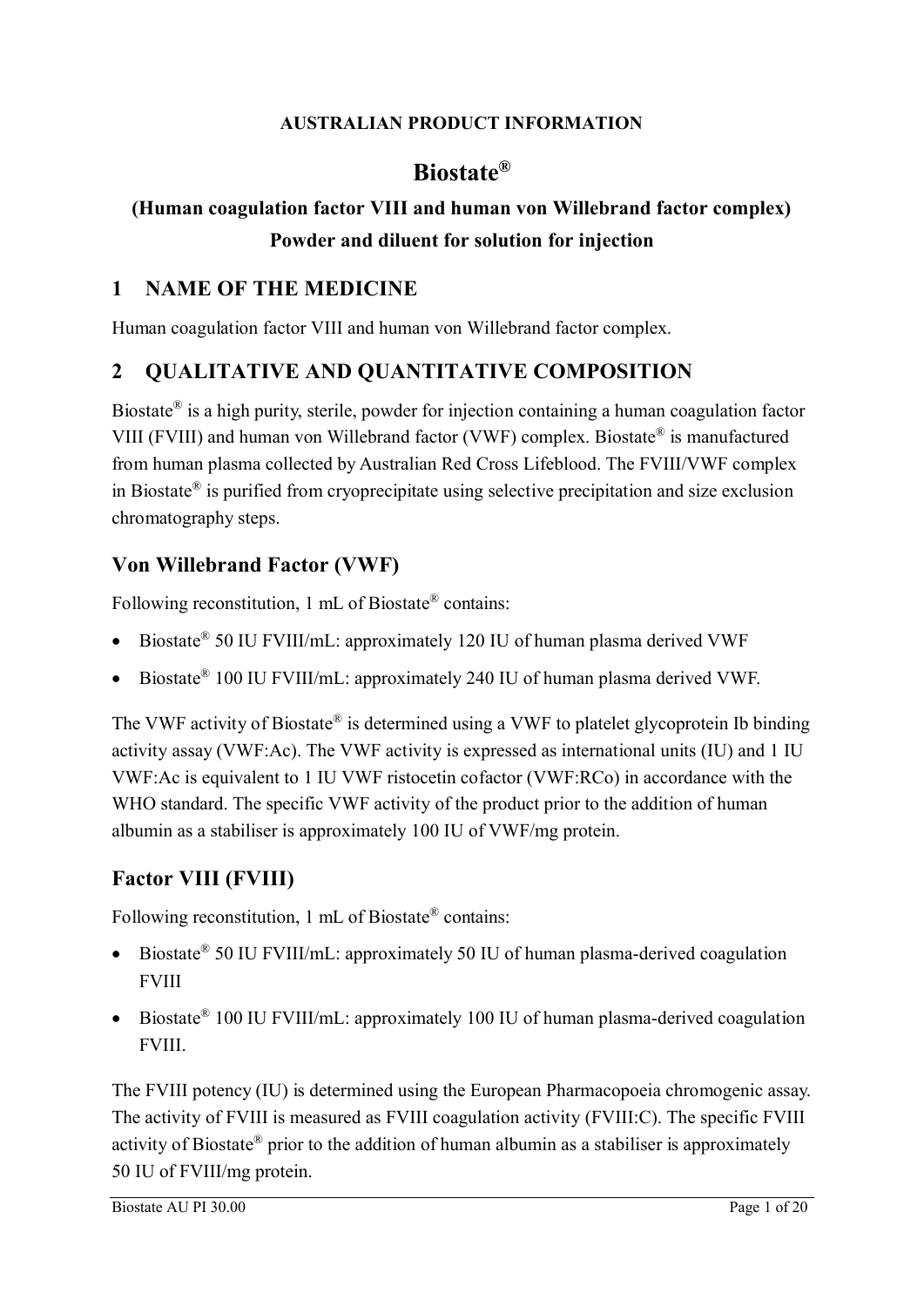Biostate® contains other proteins such as fibrinogen, fibronectin, immunoglobulins (IgA, IgM, IgG) and transforming growth factor-β (TGF-β), all of which are present at significantly lower levels than in normal plasma.

Biostate® is available in two different concentrations (strengths) and in four different presentations as detailed in **Table 1**. The amount of VWF in the final product is dependent on the method of preparation of the cryoprecipitate, and this influences the VWF:FVIII ratio. Biostate® contains VWF and FVIII in a ratio of 2.4:1.

| <b>Concentration</b>              |                                           | 50 IU FVIII/mL / 120 IU VWF/mL             | 100 IU FVIII/mL / 240 IU VWF/mL            |                                             |  |
|-----------------------------------|-------------------------------------------|--------------------------------------------|--------------------------------------------|---------------------------------------------|--|
| <b>Presentation</b>               | <b>250 IU FVIII/</b><br><b>600 IU VWF</b> | <b>500 IU FVIII/</b><br><b>1200 IU VWF</b> | <b>500 IU FVIII/</b><br><b>1200 IU VWF</b> | <b>1000 IU FVIII/</b><br><b>2400 IU VWF</b> |  |
| Active ingredients (IU/vial)      |                                           |                                            |                                            |                                             |  |
| <b>FVIII:C</b>                    | 250                                       | 500                                        | 500                                        | 1000                                        |  |
| VWF:Ac                            | 600                                       | 1200                                       | 1200                                       | 2400                                        |  |
| <b>Reconstitution volume (mL)</b> |                                           | 10                                         |                                            | 10                                          |  |

### **Table 1: Biostate® presentations<sup>a</sup>**

<sup>a</sup> Nominal values.

FVIII:C – FVIII coagulation activity.

VWF:Ac – VWF to platelet glycoprotein Ib binding activity, equivalent to VWF:RCo. Note: Not all registered presentations may be supplied.

For the full list of excipients, see section 6.1 List of excipients.

# **3 PHARMACEUTICAL FORM**

Powder and diluent for solution for injection

Powder: white or pale yellow

Diluent: clear, colourless (WFI)

## **4 CLINICAL PARTICULARS**

### **4.1 THERAPEUTIC INDICATIONS**

Biostate® is indicated for:

- the prophylaxis and treatment of non-surgical and surgical bleeding in patients with von Willebrand disease when desmopressin (DDAVP) treatment is ineffective or contraindicated.
- the prophylaxis and treatment of non-surgical and surgical bleeding associated with FVIII deficiency due to haemophilia A.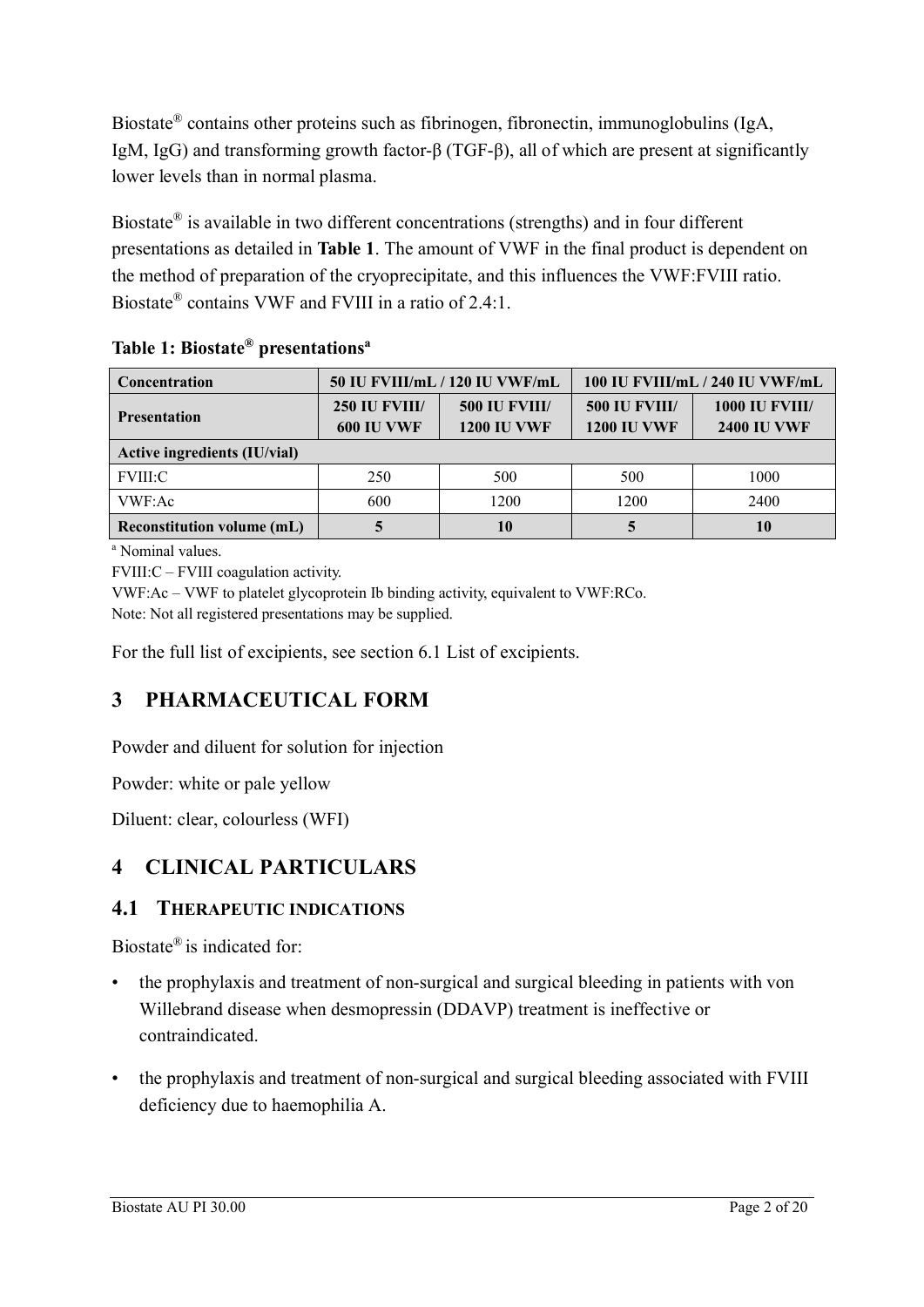### **4.2 DOSE AND METHOD OF ADMINISTRATION**

### **Dosage**

It is recommended that prescribed doses of Biostate® should be expressed as International Units written in full.

The dosage recommendations provided are general guidelines for therapy. The exact loading and maintenance doses and dosing intervals should be based on the patient's clinical condition and response to therapy. Laboratory tests should be performed to ensure that the desired plasma FVIII and VWF concentrations are achieved.

The active ingredients, VWF and FVIII are present in a ratio of 2.4:1.

### *Von Willebrand disease population*

Provided in **Table 2** are VWD dosage guidelines for patients with severe VWD (<10% normal VWF). In patients with less severe VWF deficiency, doses may need to be adjusted down to achieve the desired serum plasma concentrations. It is recommended that plasma VWF and FVIII concentrations are determined at suitable time intervals.

| <b>Indication</b>                | Dose (IU/kg)   |                     |                                 | Target FVIII/VWF (%)                                                             |  |  |
|----------------------------------|----------------|---------------------|---------------------------------|----------------------------------------------------------------------------------|--|--|
|                                  | <b>FVIII:C</b> | VWF:Ac <sup>1</sup> | Dose frequency                  | (IU/dL)                                                                          |  |  |
|                                  | $10 - 20$      | $25 - 50$           | Initial                         | VWF peak level $>50\%$ , FVIII $>30\%$                                           |  |  |
| Spontaneous<br>bleeding episodes | 10             | 25                  | Subsequent<br>every 12-24 hours | VWF/FVIII trough levels of >30% until<br>bleeding stops (usually 2–4 days)       |  |  |
| Minor surgery                    | 25             | 60                  | Daily                           | VWF/FVIII trough levels of >30% until<br>healing is complete (usually 2–4 days)  |  |  |
|                                  | $25 - 35$      | $60 - 80$           | Initial                         | VWF peak level $>100\%$ , FVIII $>60\%$                                          |  |  |
| Major surgery                    | $15 - 25$      | $30 - 60$           | Subsequent<br>every 12-24 hours | VWF/FVIII trough levels of >50% until<br>healing is complete (usually 5–10 days) |  |  |
| Prophylaxis                      | $10 - 15$      | $25 - 40$           | $1-3$ times weekly              | Trough $>1$                                                                      |  |  |

#### **Table 2: VWD dosage guidelines**

<sup>1</sup> Equivalent to VWF:RCo.

In young patients or patients with gastrointestinal bleeds or menorrhagia, shorter dose intervals or higher doses may be necessary. The clinical status of the individual patient, as well as their VWF:RCo and FVIII:C plasma levels, should be taken into consideration in determining the dose and duration of treatment.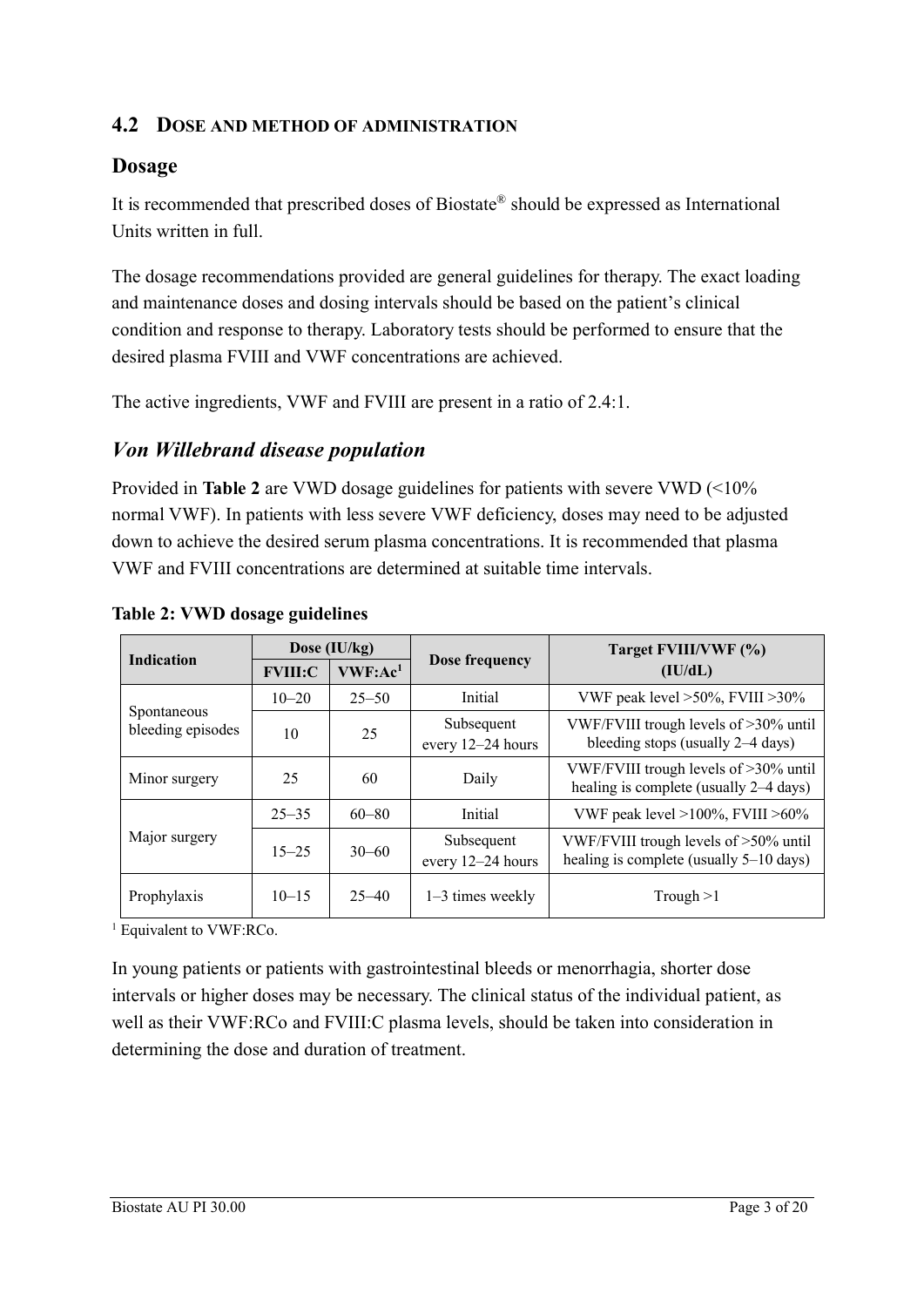## *Paediatric VWD population*

Based on results from a clinical trial in paediatric patients under 12 years of age to achieve haemostasis, a prophylactic dose range of 40**–**80 IU VWF:Ac/kg body weight (equivalent to VWF:RCo) 1 to 3 times a week should be considered.

## *Haemophilia A population*

Provided in **Table 3** are dosage guidelines for patients with Haemophilia A.

| <b>Indication</b>                                                     | <b>Dose</b><br>(IU/kg)                           | Dose frequency                                           | <b>Treatment</b><br>$day(s)$ or<br>duration |                                    | Target FVIII (%)<br>(IU/dL)                        |
|-----------------------------------------------------------------------|--------------------------------------------------|----------------------------------------------------------|---------------------------------------------|------------------------------------|----------------------------------------------------|
| Minor bleeding episodes                                               | $10 - 15$                                        | $12-24$ hourly                                           | $1 - 2$                                     | Peak                               | $20 - 30$                                          |
| Moderate to severe bleeding<br>episodes<br>e.g. haemarthroses         | $15 - 40$                                        | 8-24 hourly                                              | $1 - 4$                                     | Peak                               | $30 - 80$                                          |
| Life threatening bleeding e.g.<br>intracranial haemorrhage            | $50 - 60$<br>$20 - 25$                           | Single dose<br>$8-12$ hourly                             | $2 - 10$                                    | Peak<br>Trough                     | >100<br>$80 - 100$                                 |
| Minor surgery                                                         | $20 - 30$<br>$20 - 25$<br>$20 - 30$              | Single dose<br>12 hourly<br>24 hourly                    | Pre-op<br>$1 - 3$<br>>4                     | Peak<br>Trough<br>Trough           | $40 - 60$<br>$40 - 50$<br>$20 - 30$                |
| Major surgery                                                         | $40 - 50$<br>$20 - 25$<br>$15 - 20$<br>$10 - 20$ | Single dose<br>8-12 hourly<br>$8-12$ hourly<br>12 hourly | Pre-op<br>$1 - 3$<br>$4 - 6$<br>$\geq$ 7    | Peak<br>Trough<br>Trough<br>Trough | $80 - 100$<br>$80 - 100$<br>$60 - 80$<br>$40 - 60$ |
| Dentistry<br>e.g. invasive dental procedures,<br>extractions, surgery | $35 - 40$<br>$25 - 30$                           | Single dose<br>12 hourly                                 | Pre-op<br>$1 - 3$                           | Peak<br>Trough                     | $70 - 80$<br>$50 - 60$                             |
| Prophylaxis                                                           | $25 - 40$                                        | 3 times weekly                                           | Ongoing                                     | Trough                             | 1                                                  |

**Table 3: Haemophilia A dosage guidelines**

Note: The 'pre-op' dose is the loading dose prior to surgery, day 1 is the day of surgery and trough levels need to be maintained above target on day of surgery, and subsequently. For extensive dental clearance or surgery, higher levels may be necessary for longer periods of time. The use of an antifibrinolytic agent in support of factor replacement is strongly recommended after dental extractions.

## *Paediatric haemophilia A population*

Dosing in haemophilia A in children (<12 years of age) and adolescents (12 to <18 years of age) is based on body weight and is therefore generally based on the same guidelines as for adults. In some cases shorter dose intervals or higher doses may be necessary. The frequency of administration should always be oriented to the clinical effectiveness in the individual case.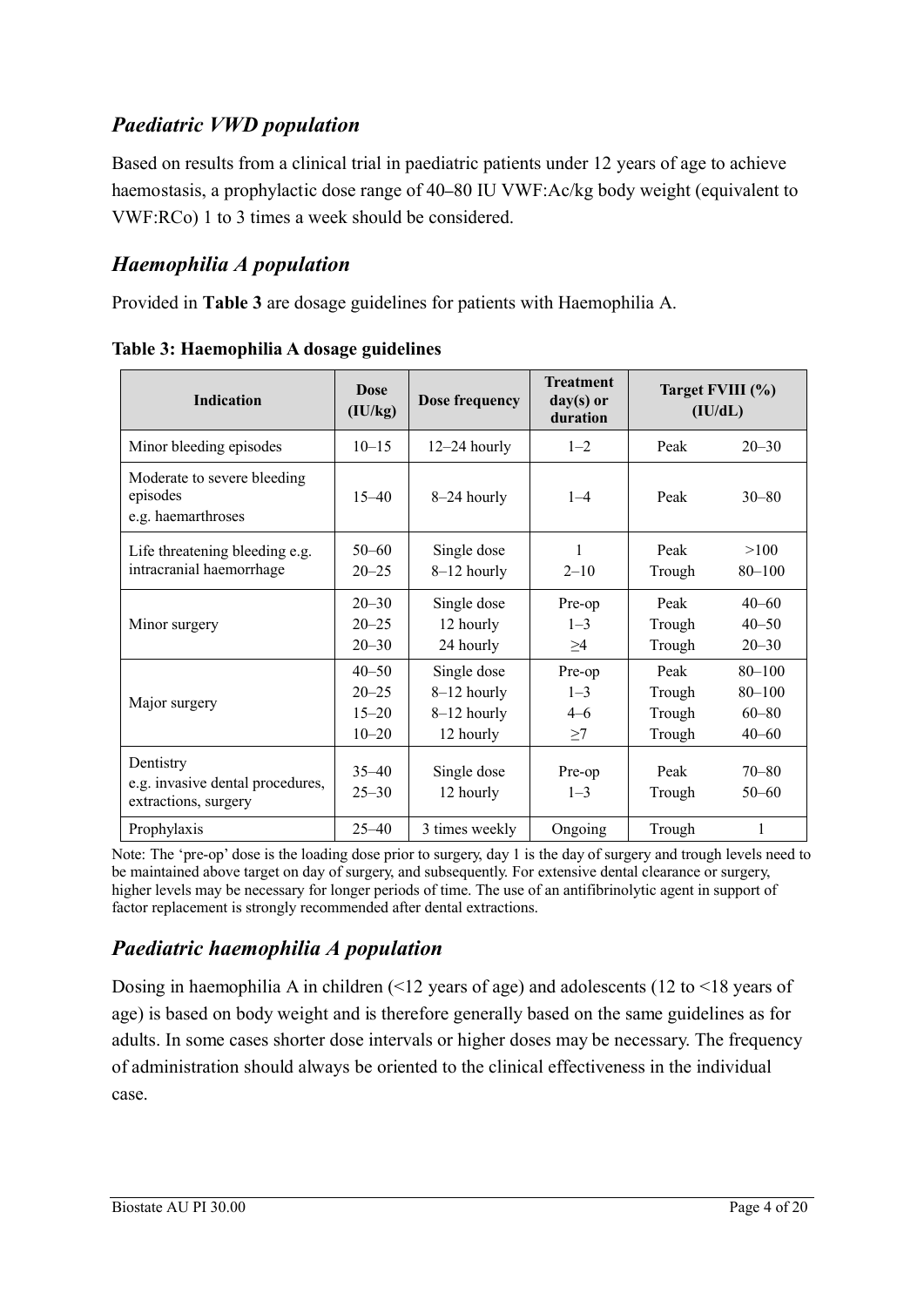## **Continuous infusion**

Studies using continuous infusion have not been carried out in patients. However, it is suggested that this method is suitable for covering surgical procedures. The product required should be reconstituted to the same volume and in the same diluent as for bolus infusion, and administered using an infusion pump suitable for this volume. Reconstitution should be done under aseptic conditions, and sterile integrity of the delivery device should be maintained.

## **Monitoring advice**

It is recommended that plasma FVIII:C and/or VWF:RCo concentrations be determined in patient's plasma at suitable intervals and during the treatment of severe bleeding episodes.

## **Reconstitution**

- 1. Ensure that the Biostate® and Water for Injections vials are at room temperature (20°C to 30 $^{\circ}$ C). Remove the flip-top caps from the Biostate<sup>®</sup> and Water for Injections vials. Apply an appropriate disinfectant to both rubber stoppers and allow to dry. Remove the lid of the Mix2Vial™ packaging. If the seal of the lid is not intact or there are any concerns about the integrity of the Mix2Vial™, do not use it but return it to Australian Red Cross Lifeblood.
- 2. Place the Water for Injections vial upright on a level surface. Pick up the Mix2Vial<sup>™</sup> in its outer package and invert it. Holding the Water for Injections vial securely, push the blue end of the Mix2Vial™ vertically down through the Water for Injections vial stopper.
- 3. Carefully remove the Mix2Vial<sup>™</sup> outer package. Ensure the Mix2Vial<sup>™</sup> remains attached to the Water for Injections vial.
- 4. Place the Product vial upright on a level surface, invert the Water for Injections vial with the Mix2Vial™ attached. Holding the Product vial securely push the clear end of the Mix2Vial™ vertically down through the Product vial stopper. The Water for Injections will be drawn out of its vial and into the Product vial by the vacuum within the Product vial. In the unlikely event that the vial does not contain a vacuum, do not use the product, but return it to Australian Red Cross Lifeblood.
- 5. Leaving the system connected, gently swirl to ensure that the product is fully dissolved. Unscrew the Mix2Vial<sup>™</sup> into two separate pieces. Discard the Water for Injections vial and the blue end of the Mix2Vial™.
- 6. Keeping the Product vial upright, attach the syringe to the clear end of the Mix2Vial<sup>™</sup>. Invert the system and draw the reconstituted product into the syringe. When the product has been transferred, discard the Mix2Vial™ and Product vial.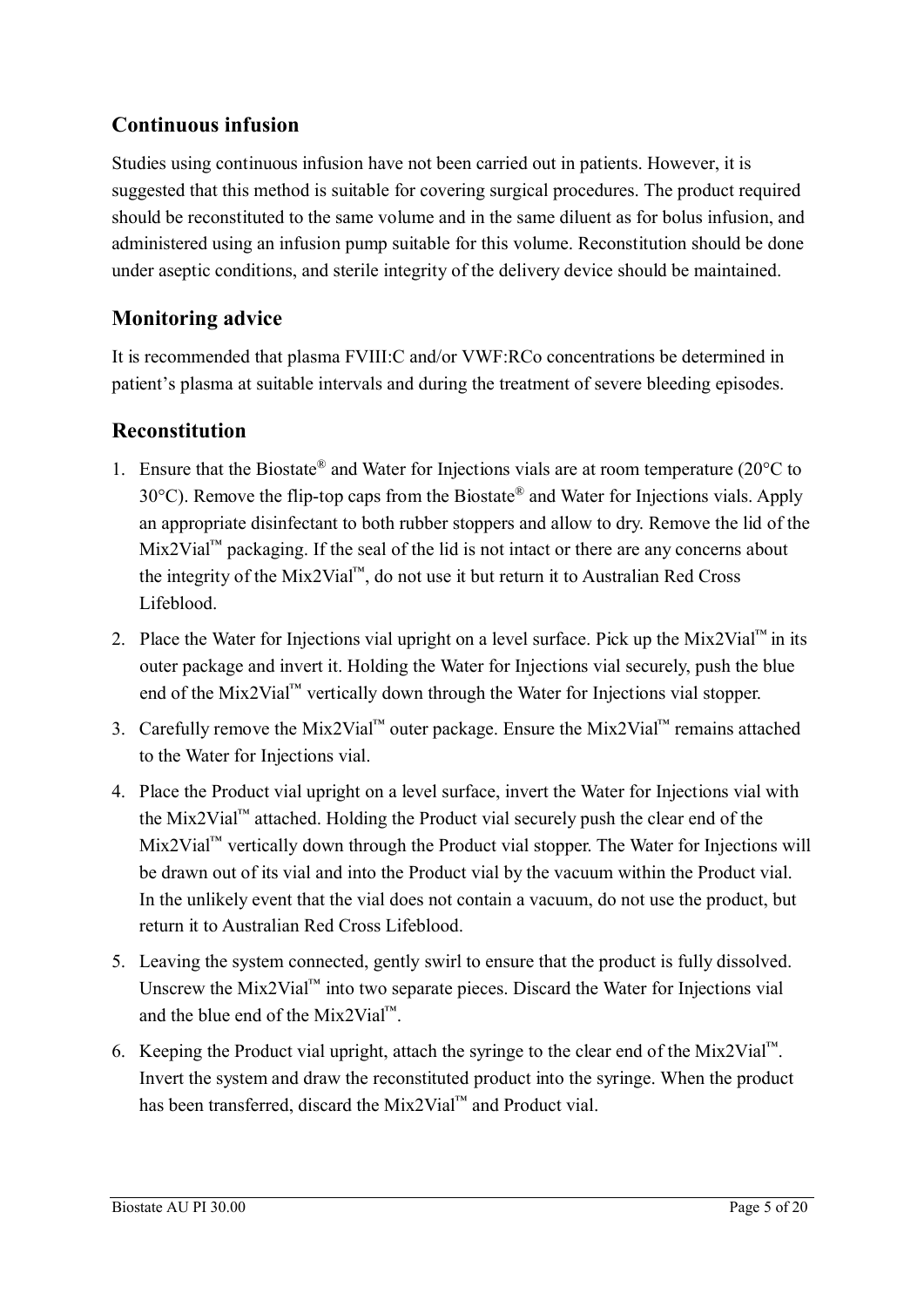Note: The Mix2Vial<sup>™</sup> is intended to filter the contents of a single vial of Biostate® only. If multiple vials of Biostate® are to be administered, a separate Mix2Vial™ must be used for each vial.

Do not refrigerate Biostate® once it has been reconstituted.

Biostate® is a white or pale yellow powder contained in a glass vial. Upon reconstitution it forms a colourless to slightly yellow solution with a clear to opalescent appearance. After filtering/withdrawal, the reconstituted product should be inspected visually for particulate matter and discolouration prior to administration. Do not use visibly cloudy solutions or solutions still containing flakes or particles. If a clot or gel forms, do not use the product but return it to Australian Red Cross Lifeblood.

NOTE: Whilst the physico-chemical stability of the active ingredients has been demonstrated for 8 hours following reconstitution at room temperature (below 25°C), Biostate® does not contain an antimicrobial preservative. Therefore, it is recommended that the reconstituted product should be used as soon as practicable.

Use in one patient on one occasion only.

## **Administration**

Biostate® is intended for intravenous administration.

- 1. With the Biostate® vial upright, attach a plastic disposable syringe to the Mix2Vial™ (transparent plastic part). Invert the system and draw the reconstituted Biostate® into the syringe by pulling the plunger back slowly. One large syringe may be used to pool several vials of reconstituted Biostate® .
- 2. Once the Biostate® has been transferred into the syringe, firmly hold the barrel of the syringe (keeping the syringe plunger facing down) and detach the Mix2Vial<sup>™</sup> from the syringe. Discard the Mix2Vial<sup>™</sup> (transparent plastic part) and empty Biostate® vial in an appropriate waste container. Fit the syringe to a suitable injection needle to administer the reconstituted Biostate®. Do not use the Mix2Vial<sup>™</sup> for injection.
- 3. Give the dose slowly by the intravenous route (usually within 5 to 6 minutes, or as tolerated by the patient). The injection/infusion rate should not exceed 6 mL per minute and the patient should be observed carefully during administration. If there is any reaction that might be related to the administration of Biostate® , the rate of injection should be decreased or if needed, the application should be stopped (see section 4.4 Special warnings and precautions for use).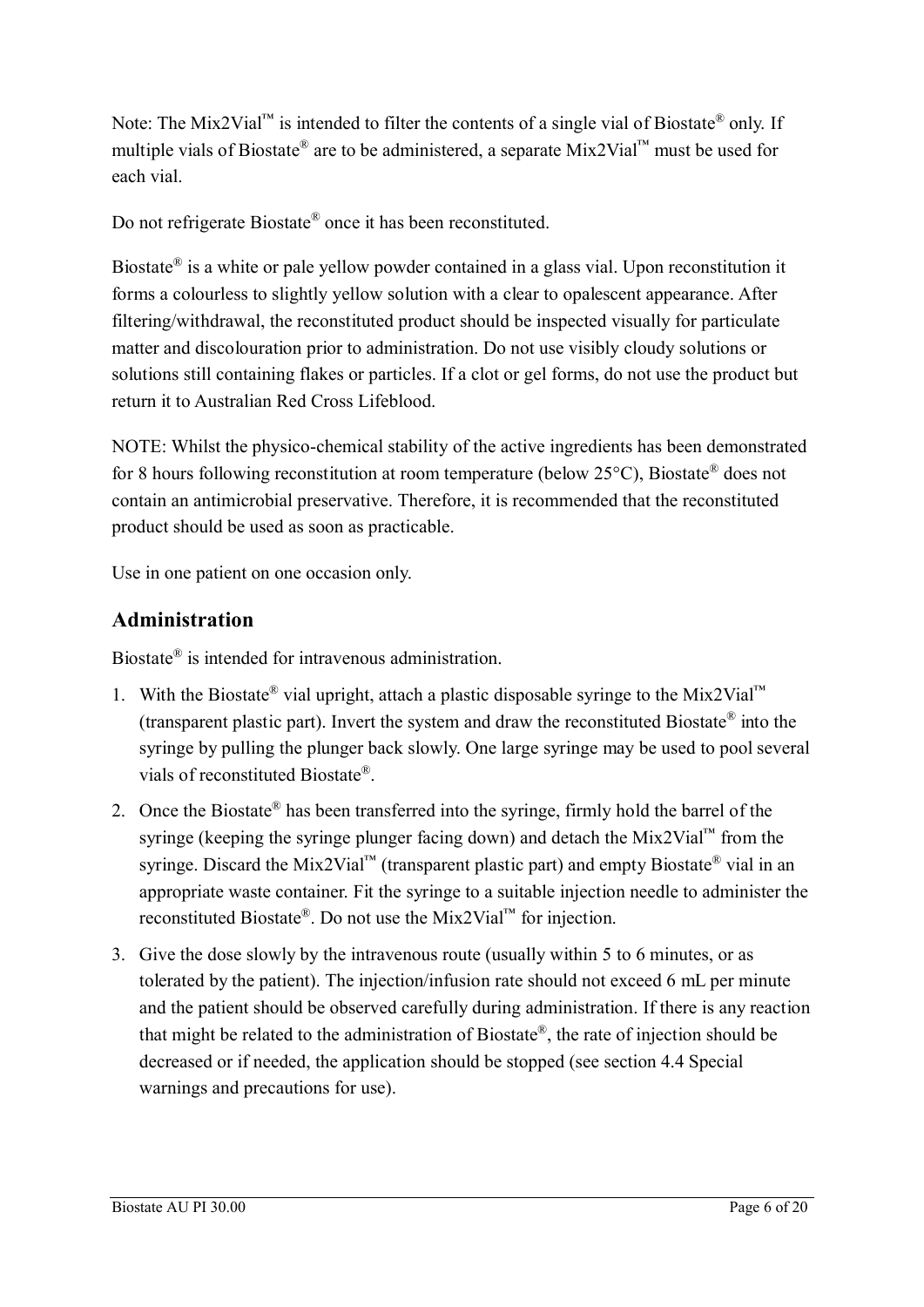- 4. When the contents of more than one vial are to be given, it will be convenient to pool the total amount prior to administration (e.g. in a large syringe or sterile bag). This must be done aseptically.
- 5. To reduce microbiological hazard, use as soon as practicable after reconstitution/preparation. For use in surgery, the conditions described under **Continuous infusion** can apply. This product is for single use only and any unused portion remaining in the vial must be discarded appropriately.
- 6. The solution must not be added or mixed with any other fluids to be given, including whole blood.

Medical personnel, family carers and patients should be adequately trained in the techniques for the preparation and the administration of Biostate® . A detailed and comprehensive Consumer Medicine Information document is available but this instruction must not take the place of professional medical advice and supervised training in the administration of Biostate® .

# **Spillage and breakages**

Should a break in the container or spillage occur, due precautions should be taken to avoid contamination of cuts and abrasions, as well as to avoid inhalation or swallowing of the spillage. Adequate disinfection can be obtained with the application of 1% sodium hypochlorite for 15 minutes. Commercial bleaches may be diluted appropriately to obtain this concentration.

## **4.3 CONTRAINDICATIONS**

Biostate<sup>®</sup> is contraindicated in individuals with a history of anaphylactic or severe systemic response to coagulation FVIII and/or VWF preparations. Also it is contraindicated in individuals with a known hypersensitivity to any of the product components.

### **4.4 SPECIAL WARNINGS AND PRECAUTIONS FOR USE**

## **Hypersensitivity**

Allergic type hypersensitivity reactions are possible. If symptoms of hypersensitivity occur, patients should be advised to discontinue use of the medicinal product immediately and contact their physician. Patients should be informed of the early signs of hypersensitivity reactions including hives, generalised urticaria, tightness of the chest, wheezing, hypotension and anaphylaxis. In case of shock, the current medical standards for shock treatment should be observed.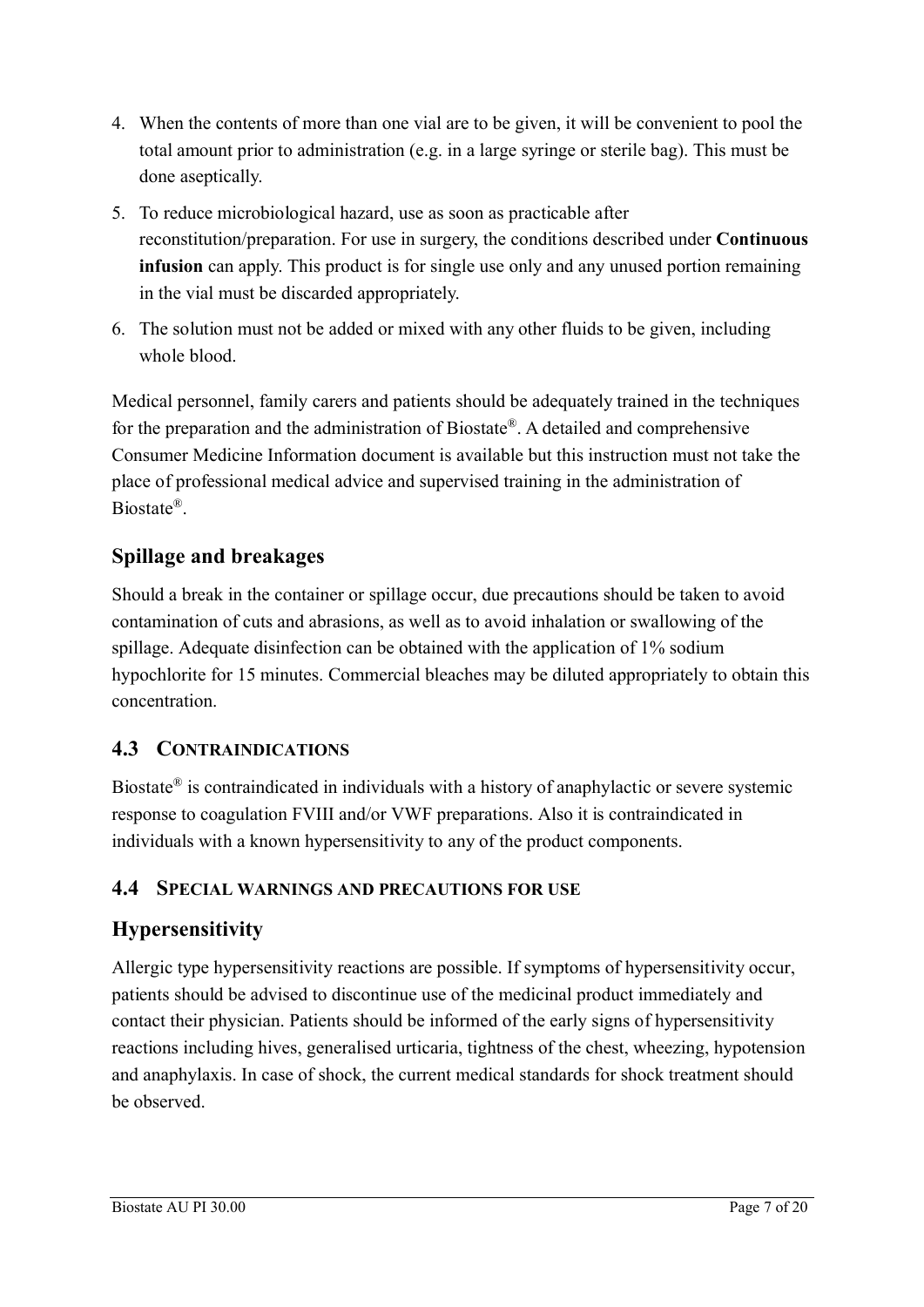# **Haemophilia A**

### *Inhibitors*

The formation of neutralising antibodies (inhibitors) to FVIII is a known complication in the management of individuals with haemophilia A. These inhibitors are usually IgG immunoglobulins directed against the FVIII procoagulant activity, which are quantified in Bethesda Units (BU) per mL of plasma, using appropriate biological testing. The risk of developing inhibitors is correlated to the exposure to anti-haemophilic FVIII, this risk being highest within the first 20 exposure days. Rarely, inhibitors may develop after the first 100 exposure days.

Cases of recurrent inhibitor (low titre) have been observed after switching from one FVIII product to another in previously treated patients with more than 100 exposure days who have a previous history of inhibitor development. Therefore, it is recommended to monitor patients carefully for inhibitor occurrence following any product switch.

In general, all patients treated with coagulation FVIII products should be carefully monitored for the development of inhibitors by appropriate clinical observations and laboratory tests. If the expected FVIII activity plasma levels are not attained, or if bleeding is not controlled with an appropriate dose, testing for FVIII inhibitor presence should be performed. In patients with high levels of inhibitor, FVIII therapy may not be effective and other therapeutic options should be considered. The management of such patients should be directed by physicians with experience in the care of haemophilia A patients and those with FVIII inhibitors.

## **Von Willebrand disease**

There is a risk of occurrence of thrombotic events, particularly in patients with known clinical or laboratory risk factors. Therefore, patients at risk must be monitored for early signs of thrombosis. Prophylaxis against venous thromboembolism should be instituted for patients at risk according to the current medical standards.

When using a FVIII-containing VWF product, continued treatment may cause an excessive rise in FVIII:C. In patients receiving FVIII-containing VWF products, plasma levels of FVIII:C should be monitored to avoid sustained excessive FVIII:C plasma levels which may increase the risk of thrombotic events, and antithrombotic measures should be considered.

Patients with VWD, especially type 3 patients, may develop neutralising antibodies (inhibitors) to VWF. If the expected VWF:RCo activity plasma levels are not attained, or if bleeding is not controlled with an appropriate dose, an appropriate assay should be performed to determine if a VWF inhibitor is present. In patients with high levels of inhibitor, therapy may not only be ineffective but also lead to anaphylactoid reactions and other therapeutic options should be considered.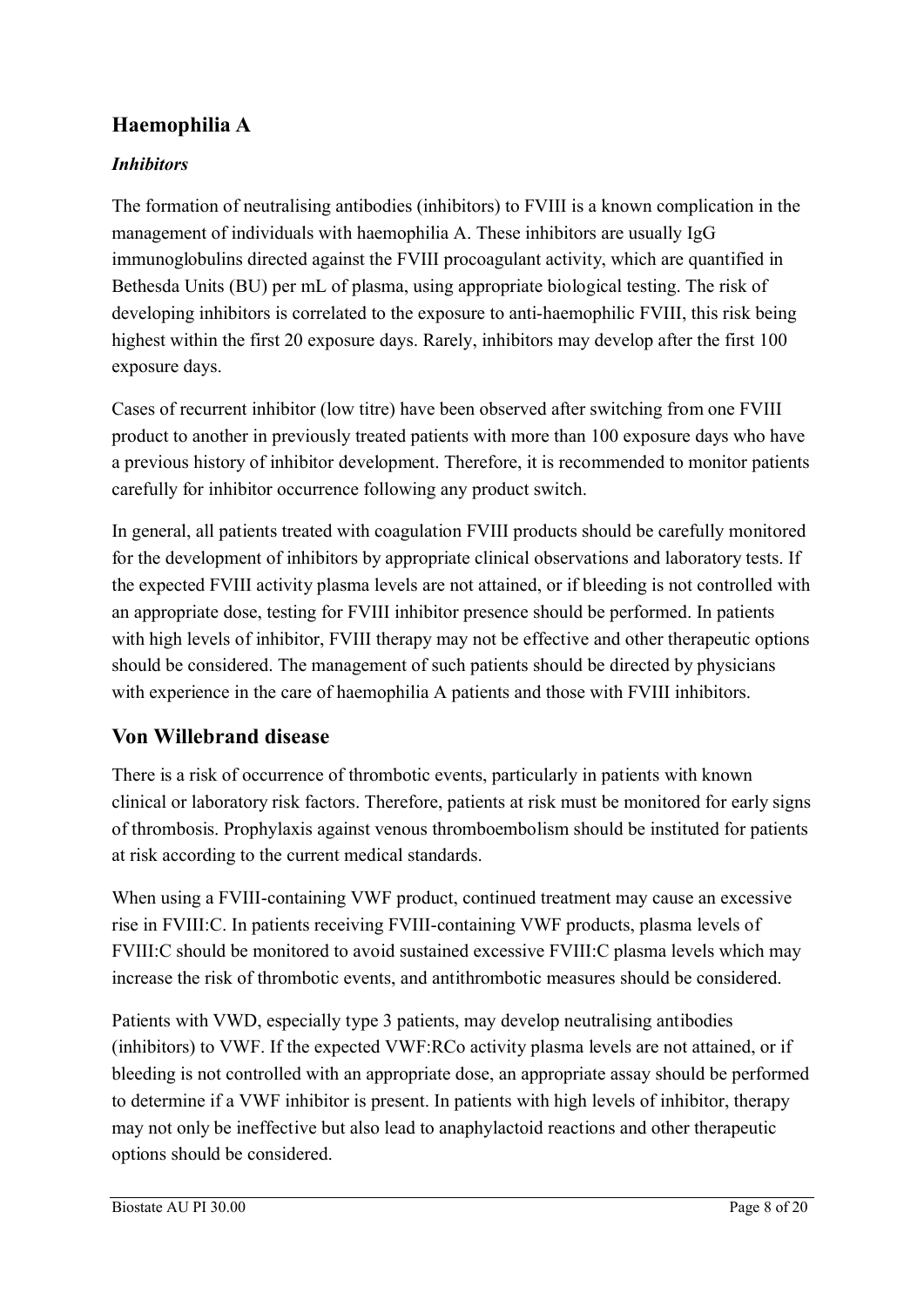# **Pathogen safety**

This product is made from human plasma. Products made from human plasma may contain infectious agents, such as viruses and theoretically Creutzfeldt Jakob Disease (CJD) agents that can cause disease.

Standard measures to prevent infections resulting from the use of medicinal products prepared from human blood or plasma include selection of donors, screening of individual donations and plasma pools for specific markers of infection and the inclusion of effective manufacturing steps for the inactivation/removal of viruses.

The manufacturing process includes solvent detergent (tri-n-butyl phosphate and polysorbate 80) and dry heat treatment (80°C for 72 hours) as dedicated virus inactivation steps to reduce the theoretical risk of virus transmission. The solvent detergent, dry heat treatment, and partitioning steps used in the manufacture of Biostate® have been demonstrated to be effective virus inactivation/removal steps *in vitro* for the relevant viruses, human immunodeficiency virus (HIV) and hepatitis A virus (HAV), and also with models for hepatitis B virus (HBV) and hepatitis C virus (HCV). The manufacturing process also contributes to inactivation/removal of human parvovirus B19 (B19).

Despite this, when medicinal products prepared from human blood or plasma are administered, the possibility of transmitting infective agents cannot be totally excluded. This also applies to unknown or emerging viruses and other pathogens.

The measures taken are considered effective for enveloped viruses such as HIV, HBV and HCV, and for the non-enveloped virus HAV. The measures taken may be of limited value against non-enveloped viruses such as parvovirus B19.

Parvovirus B19 infection may be serious for pregnant women and for individuals with immunodeficiency or increased erythropoiesis.

Appropriate vaccination (hepatitis A and B) should be considered for patients in regular/repeated receipt of human plasma-derived products.

It is strongly recommended that every time that Biostate $^{\circledR}$  is administered to a patient, the name and batch number of the product are recorded in order to maintain a link between the patient and the batch of the product.

## **Use in the elderly**

The safety of this product for use in the elderly population has not been established in appropriate studies.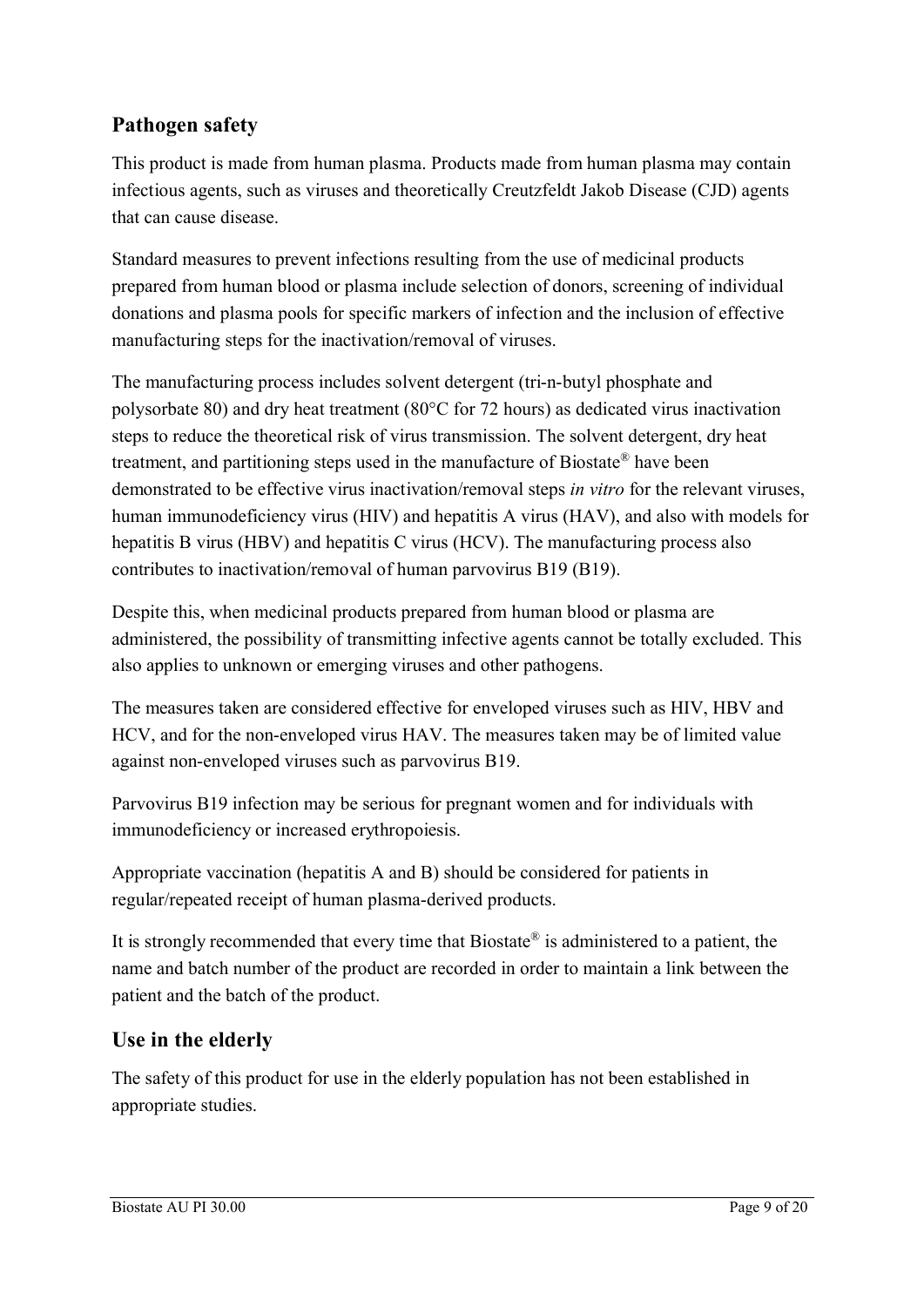## **Paediatric use**

The listed warnings and precautions apply both to adults and paediatrics.

### **Effects on laboratory tests**

FVIII and/or VWF are endogenous plasma proteins therefore no specific effects on laboratory tests are anticipated.

# **4.5 INTERACTIONS WITH OTHER MEDICINES AND OTHER FORMS OF INTERACTIONS**

Interaction of VWF and FVIII with other medicinal products has not been studied.

#### **4.6 FERTILITY, PREGNANCY AND LACTATION**

#### **Effects on fertility**

Animal reproduction studies have not been conducted with Biostate®.

#### **Use in pregnancy and lactation**

#### *Von Willebrand disease*

Experience in the treatment of pregnant or breast-feeding women is not available. Biostate® should be administered to pregnant or breast-feeding VWF deficient women only if clearly indicated, taking into consideration that delivery confers an increased risk of haemorrhagic events in these patients.

#### *Haemophilia A*

Based on the rare occurrence of haemophilia A in women, experience regarding the treatment during pregnancy and breast-feeding is not available.

Therefore, Biostate® should be used during pregnancy and breast-feeding only if clearly indicated.

#### **4.7 EFFECTS ON ABILITY TO DRIVE AND USE MACHINES**

No effects on ability to drive and use machines have been observed.

#### **4.8 ADVERSE EFFECTS (UNDESIRABLE EFFECTS)**

The adverse reactions presented in **Table 4** are based on experience from clinical trials and postmarketing experience from patients with haemophilia A and VWD.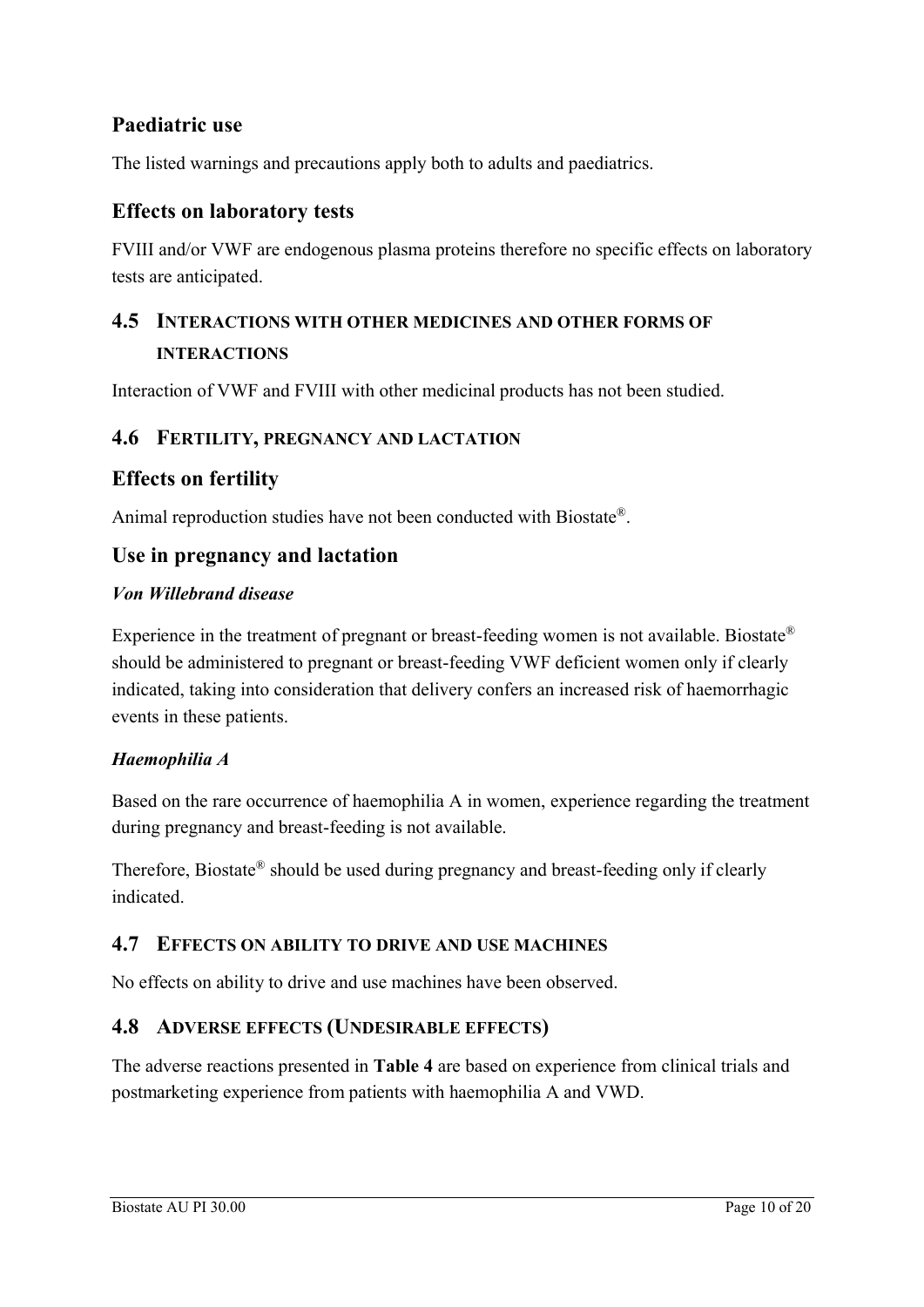The following standard categories of frequency are used where data are available:

| Very common $\geq$                |                                    | 1/10                                                 |
|-----------------------------------|------------------------------------|------------------------------------------------------|
| Common                            | $>$ $>$ $\sim$                     | $1/100$ and $\leq 1/10$                              |
|                                   |                                    | Uncommon $\geq$ 1/1000 and <1/100                    |
| Rare                              | $>$ $>$ $\sim$                     | $1/10,000$ and $\leq 1/1000$                         |
| Very rare                         | $\sim$ $\sim$ $\sim$ $\sim$ $\sim$ | 1/10,000                                             |
| $N_{\alpha t}$ $l_{\alpha\alpha}$ |                                    | froquency connot be estimated from the evoluted date |

Not known frequency cannot be estimated from the available data.

| <b>MedDRA SOC</b><br>Adverse reaction*       |                                                                                               | <b>Frequency in</b><br>clinical trials | <b>Frequency in</b><br>postmarketing<br>surveillance |  |
|----------------------------------------------|-----------------------------------------------------------------------------------------------|----------------------------------------|------------------------------------------------------|--|
| Blood and lymphatic                          | <b>FVIII</b> inhibition                                                                       | Common                                 | Very rare                                            |  |
| system disorders                             | <b>VWF</b> inhibition                                                                         | Not known <sup>**</sup>                | Very rare                                            |  |
| Immune system<br>disorders                   | Hypersensitivity<br>(including tachycardia,<br>chest pain, chest<br>discomfort and back pain) | Common                                 | Very rare                                            |  |
| Investigations                               | Liver function test<br>abnormal                                                               | Uncommon                               | Very rare                                            |  |
| Nervous system<br>disorders                  | Dysgeusia                                                                                     | Uncommon                               | Very rare                                            |  |
| Vascular disorders                           | Thromboembolic event                                                                          | Uncommon                               | Very rare                                            |  |
| General disorders and<br>administration site | Pyrexia                                                                                       | Common                                 | Very rare                                            |  |
| conditions                                   | Headache                                                                                      | Very common                            | Very rare                                            |  |

**Table 4: Frequency of adverse reactions**

\* Adverse events adjudicated as related to Biostate®.

\*\* Observed during postmarketing surveillance, not observed in clinical trials.

## **Description of selected adverse reactions**

*FVIII inhibition:* Patients with haemophilia A may develop neutralising antibodies (inhibitors) to FVIII. If such inhibitors occur, the condition will manifest itself as an insufficient clinical response.

*VWF inhibition:* Patients with VWD, especially type 3 patients, may develop neutralising antibodies (inhibitors) to VWF. If such inhibitors occur, the condition will manifest itself as an inadequate clinical response. Such antibodies are precipitating and may occur concomitantly to anaphylactic reactions. Therefore, patients experiencing an anaphylactic reaction should be evaluated for the presence of an inhibitor.

*Hypersensitivity (allergic reactions):* Includes angioedema, burning and stinging at the infusion site, chills, flushing, generalised urticaria, headache, hives, hypotension, lethargy,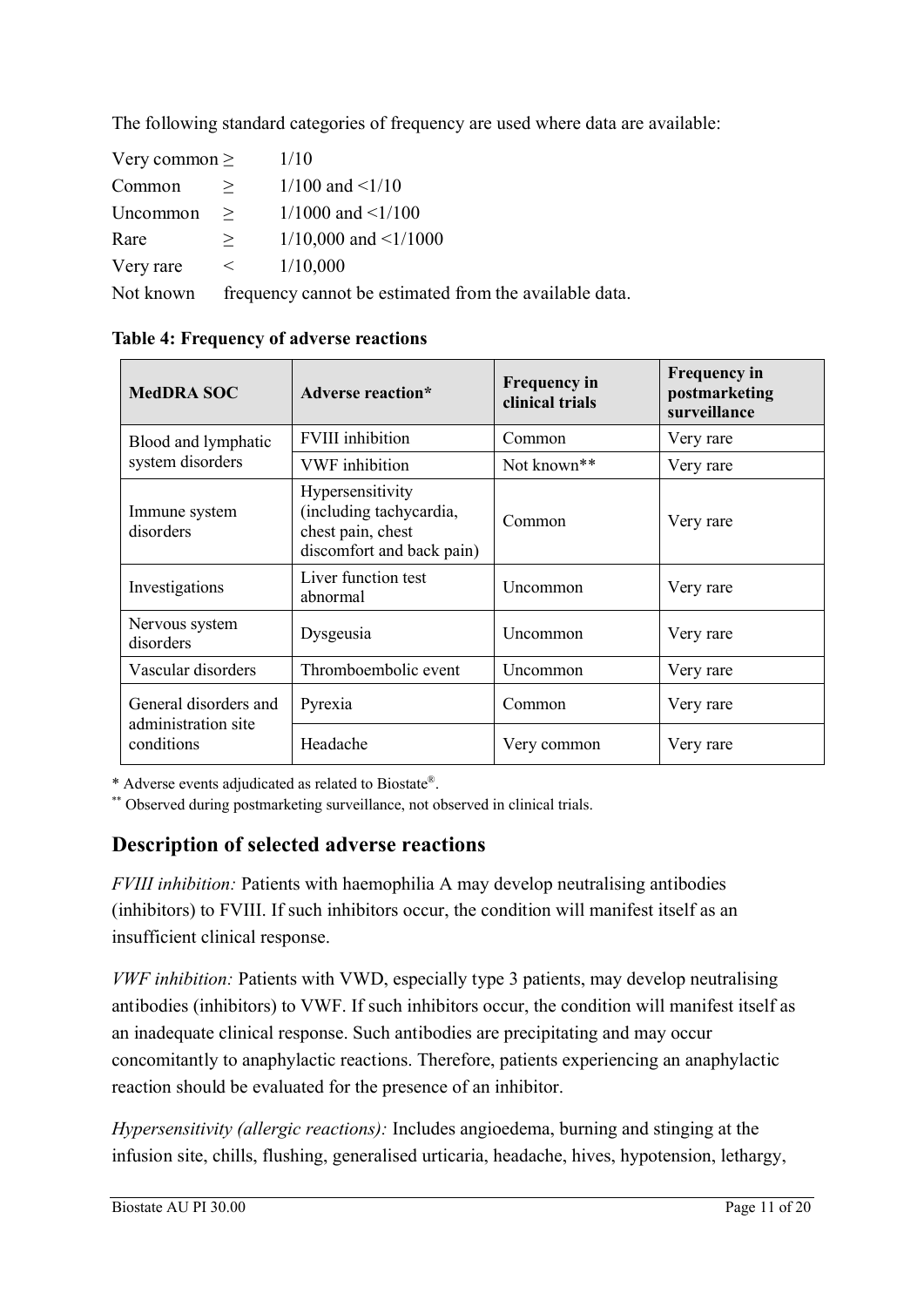nausea, restlessness, tachycardia, tightness of the chest, tingling, vomiting, wheezing have been observed on occasion, and may in some cases progress to severe anaphylaxis (including shock).

*Thromboembolic events:* In patients with VWD, there is a risk of occurrence of thromboembolic events, particularly in patients with known clinical or laboratory risk factors. In patients receiving FVIII-containing VWF products, sustained excessive FVIII:C plasma levels may increase the risk of thromboembolic events.

For safety with respect to transmissible agents, see section 4.4 Special warnings and precautions for use.

# **Paediatric population**

Frequency, type and severity of adverse reactions in the Haemophilia A paediatric population is expected to be the same as in that observed in the adult population.

Frequency, type and severity of adverse reactions in the von Willebrand paediatric population is expected to be the same as in that observed in the adult population.

# **Reporting suspected adverse effects**

Reporting suspected adverse reactions after registration of the medicinal product is important. It allows continued monitoring of the benefit/risk balance of the medicinal product. Healthcare professionals are asked to report any suspected adverse reactions at [http://www.tga.gov.au/reporting-problems.](http://www.tga.gov.au/reporting-problems)

## **4.9 OVERDOSE**

Cases of overdose (twice the amount of the recommended dose) have been observed in clinical trials. No severe adverse reactions were associated with these cases. The risk of thromboembolic events cannot be excluded in case of major overdose, especially in patients with VWD.

For information on the management of overdose, contact the Poisons Information Centre on 13 11 26 (Australia).

# **5 PHARMACOLOGICAL PROPERTIES**

### **5.1 PHARMACODYNAMIC PROPERTIES**

### **Mechanism of action**

The Biostate® FVIII/VWF complex consists of two different non-covalently bound proteins: FVIII and VWF. FVIII is an essential cofactor in activation of factor X leading ultimately to the formation of thrombin and fibrin. VWF promotes platelet aggregation and platelet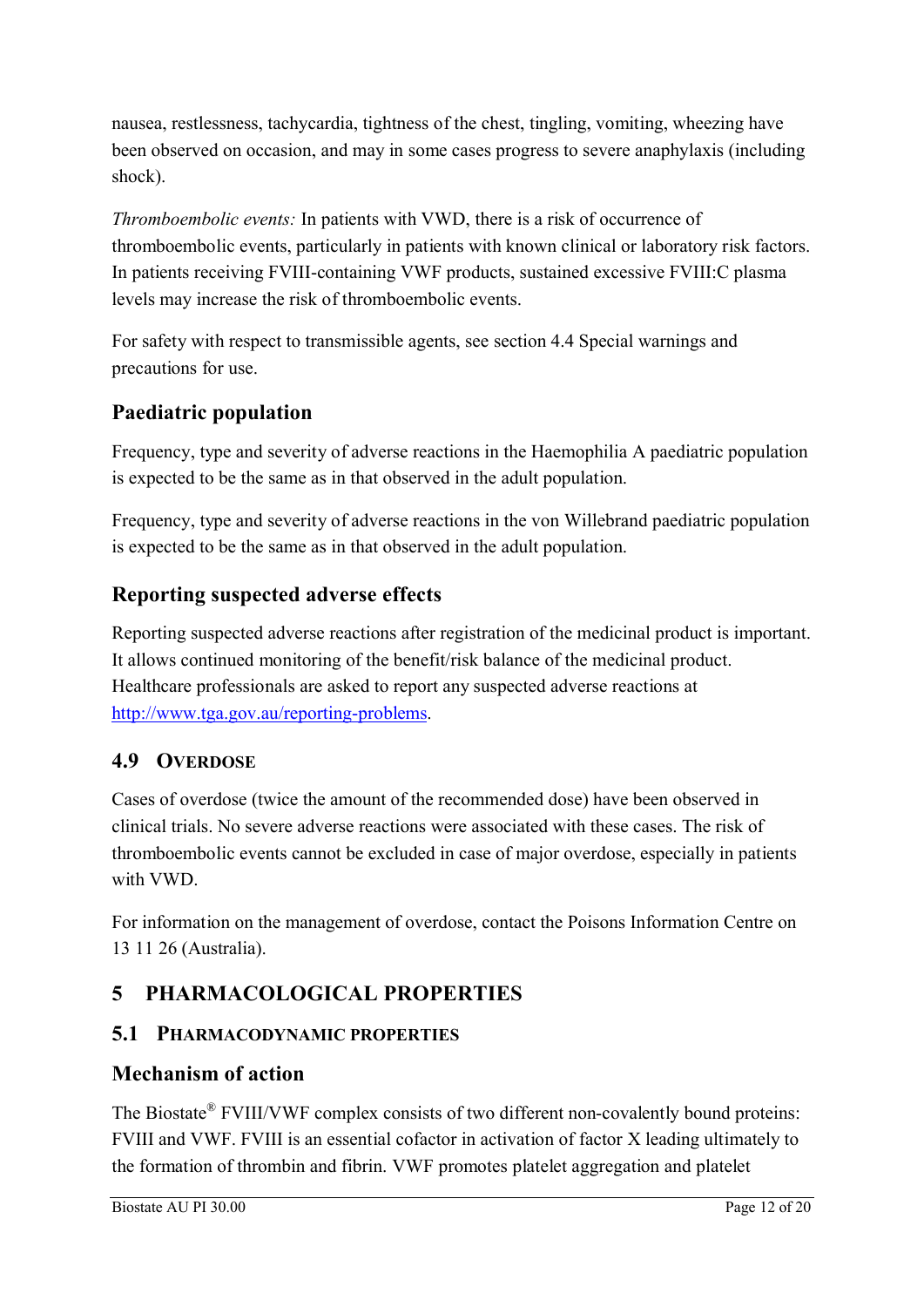adhesion on damaged vascular endothelium; it also serves as a stabilising carrier protein for the procoagulant protein FVIII.

Von Willebrand Disease (VWD) is an autosomally-inherited congenital bleeding disorder in which there is a deficiency or dysfunction of VWF. A reduction in VWF concentration in the bloodstream results in low FVIII activity and abnormal platelet function, which may result in excessive bleeding. The VWF activity in Biostate® exists in a 2.4:1 ratio with FVIII:C activity. Biostate® has been demonstrated to contain the high molecular weight (HMW) multimers of VWF. HMW multimers are considered to be important for correcting the haemostatic defect in patients with VWD as they are important for platelet adhesion.

Haemophilia A is an X-linked recessive blood coagulation disorder. It is caused by reduced FVIII activity, through either insufficient or abnormal synthesis of the FVIII protein, which is required for the formation of blood clots. Activated FVIII acts as a cofactor for activated factor IX, accelerating the conversion of factor X to activated factor X. Activated factor X converts prothrombin into thrombin. Thrombin then converts fibrinogen into fibrin and a clot can be formed.

# **Clinical trials**

A total of 221 subjects were exposed in the prospective clinical studies, including 147 subjects with haemophilia A and 74 subjects with VWD. Among these exposed subjects, 5 subjects with haemophilia A and 3 subjects with VWD were adolescents, (aged 12 to  $\le$ 18 years), 36 subjects with haemophilia A (1 with high titre FVIII inhibitors was  $\le$ 1 year old) and 18 subjects with VWD were paediatrics aged <12 years.

In addition, efficacy and safety data in VWD subjects were collected in 2 published investigator-led studies that included 43 adult VWD subjects (Shortt 2007) and 43 adolescents and children (Howman 2011). Fifteen paediatric haemophilia A subjects, with FVIII inhibitors, treated for immune tolerance induction are reported in a published investigator-led retrospective chart review (Robertson 2014).

# **Von Willebrand Disease**

Efficacy in the control of non-surgical and surgical bleeding was assessed in 3 open-label non-controlled trials. A 4-point rating scale was used in all trials: None – no control of bleeding; Moderate – moderate control of bleeding, other treatment also required; Good – slight oozing, partial but adequate control of bleeding; Excellent – haemostasis achieved.

In the first trial, with a focus on non-surgical bleeds (NSB), the haemostatic efficacy for 98.2% of 407 evaluable NSB were assessed by the investigator as excellent or good and 1.7% as moderate. During the study 8 subjects experienced 125 major NSBs, of which 7 were mucosal bleeds. The investigator's overall assessment was excellent for 1 and moderate for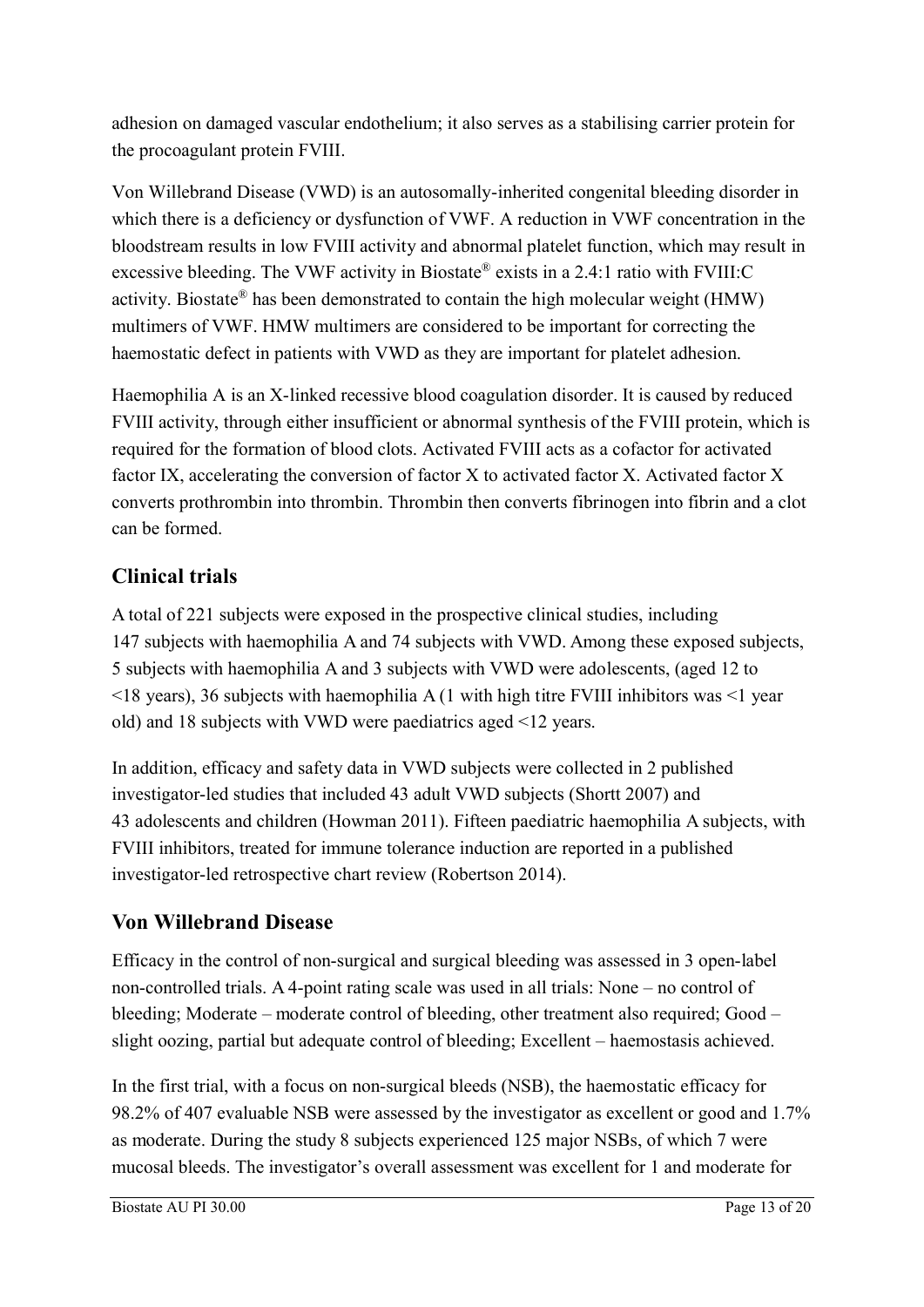the other 6 major mucosal bleeds which were uterine bleeds; although for 4 of the later 6 bleeds the investigator had assessed efficacy as good on at least 1 day. Eight subjects in this trial were treated on-demand for 12 months before being switched to a prophylaxis regimen. The total number of NSB events decreased from 306 (ranging from 18 to 82 per subject, on-demand) to 10 in 5 of the subjects during prophylaxis. The haemostatic efficacy of all events treated with Biostate® was assessed by the investigator as excellent.

In the second trial the focus was on surgery. In 9 subjects undergoing 10 major surgical procedures, the efficacy was excellent or good in 10 (100%). In 11 patients undergoing 15 minor surgical procedures, haemostatic efficacy was excellent in 14 (93%) and good in 1 (7%). The mean dose to achieve haemostasis was 27 IU FVIII:C/kg/day for a median 2 days in non-surgical bleeding, 33 IU FVIII:C/kg/day for a median 2 days in minor surgery and 41 IU FVIII:C/kg/day for a median 7.5 days in major surgery.

In the third trial 12 paediatric subjects treated on-demand experienced 96 NSB events which included 26 major events, 13 of which were mucosal bleeds. Haemostatic efficacy was assessed as excellent (45%) and good (55%) by the investigator for all of the NSB events evaluated. Three subjects in this group underwent 8 minor surgical procedures (all were dental). For a group of 4 paediatric subjects receiving prophylaxis treatment, 73 NSB events required treatment, however the haemostatic efficacy for these events was assessed by the investigator as excellent for 81% and good for the remaining 19% of events.

In a retrospective review of surgical bleeding in 43 adult patients undergoing 58 procedures, the haemostatic efficacy was excellent or good in 100% of procedures. Efficacy in the VWD Type 3 patients (n=5) was rated as excellent in 55%. The mean dose to achieve haemostasis was 29 IU FVIII:C/kg/day for a mean 2 days (range 1–4) in minor dental procedures and 5 days (range 1–13) in major surgery. There was some concomitant use of tranexamic acid and desmopressin.

In a second retrospective review in children and adolescents, 42 surgical events were treated: 10 major events in 10 subjects and 32 minor surgical events in 21 subjects. Four episodes of post-surgical bleeding events were also treated in 4 subjects, who had not received the product to prevent bleeding during the procedure. A total of 72 NSB events were treated: 46 mucocutaneous in 11 subjects and 26 musculoskeletal or soft tissue bleedings in 13 subjects. Only tranexamic acid was used as an adjunctive therapy in these subjects.

The haemostatic efficacy for all surgical events was excellent or good in approximately 90% of events (90% major and 91% of minor surgical events). Haemostatic efficacy for all NSB events was rated as excellent or good in 94% of events, and within Type 3 VWD subjects in 98% of NSB events.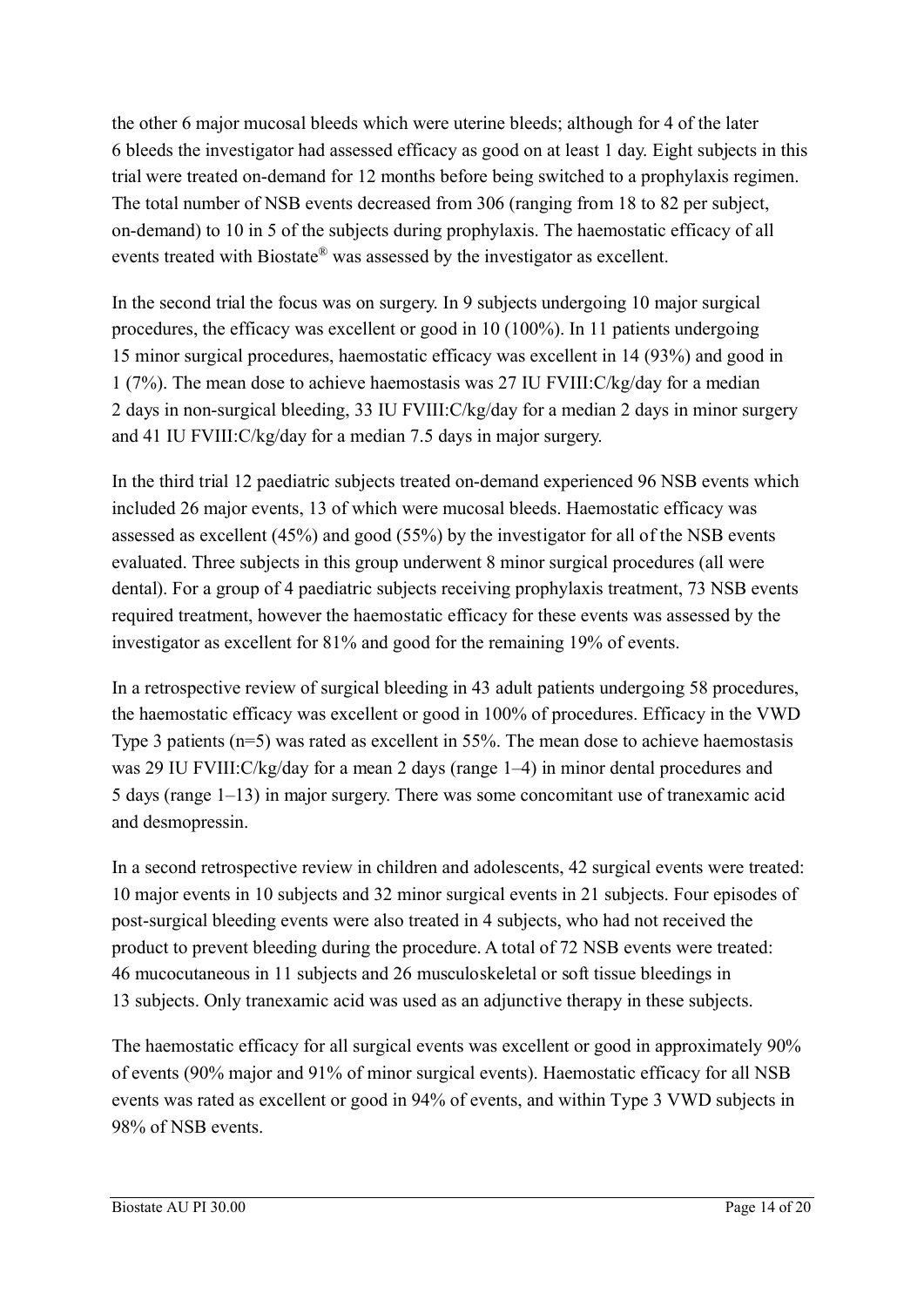The mean daily dose was 51 IU FVIII/kg (range 13–151) for major surgery with a median treatment duration of 7 days (range 1–24) and 45 IU FVIII/kg (range 14–76) for minor surgery with a median treatment duration of 3 days (range 1–8). For NSB events, the mean daily dose was 45 IU FVIII/kg (range 16–192) with a median treatment duration of 1 day (range 1–13).

Efficacy and safety in acquired VWD has not been established.

Adverse reactions encountered during the clinical trials in VWD patients are included under section 4.8 Adverse effects (undesirable effects).

# *Haemophilia A*

Efficacy in haemophilia A was assessed in 2 open-label, non-controlled trials.

In the first study in adult and adolescent subjects with haemophilia A, 81 subjects were treated with 77 subjects completing 6 months of treatment. Patients were treated either on-demand (including the prevention of bleeding in relation to surgery) or as prophylaxis. Of 656 evaluable bleeding events, 96.4% were assessed as excellent or good, 3.5% as moderate and 0.2% as none (one event, no efficacy).

During the study, a total of 37 surgical events occurred in 20 subjects; 12 events were major and 25 minor. Investigator's assessment of haemostatic efficacy at discharge was reported as excellent for 8 major and 10 minor surgical events, and as good for 2 major surgical events.

In the second study in paediatric subjects <12 years of age, 35 subjects were treated either ondemand or as prophylaxis, with 21 subjects completing at least 50 exposure days. In the ondemand group, all 318 evaluable bleeding events were assessed as excellent or good (24.2 and 75.8% respectively), including 98 (30.6%) major bleeds, 7 of which were mucosal. In the prophylaxis group 99.4% of the evaluable bleeding events (172) were assessed as excellent or good (1 event was moderate). Of the 85 major bleeding events (49.1%), none were mucosal. Five subjects in the prophylaxis group did not experience any bleeding event during treatment.

A total of 5 surgeries, 2 major and 3 minor, occurred during the study. The investigator's assessment of these events was reported as excellent for 2 (minor) surgeries and good for the remaining 3 surgeries.

The retrospective chart review of haemophilia A subjects with FVIII inhibitors describes exposure to high doses of Biostate® .

Adverse reactions encountered during the clinical trials in haemophilia A patients are included under section 4.8 Adverse effects (undesirable effects).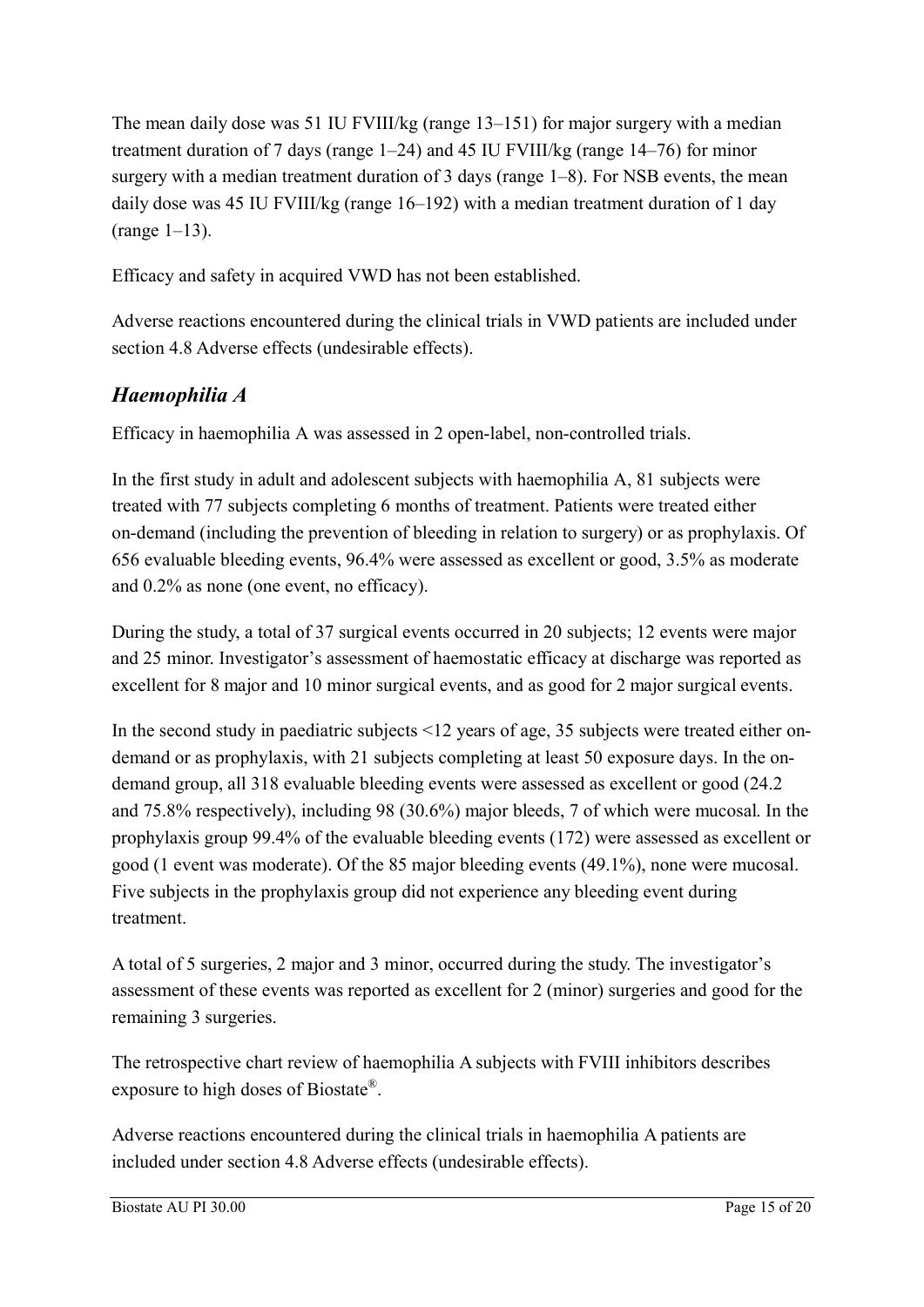Efficacy and safety have not been studied in previously untreated patients.

## **5.2 PHARMACOKINETIC PROPERTIES**

## *Von Willebrand Factor*

The pharmacokinetics (PK) of the product have been evaluated in VWD patients in the non-bleeding state.

Based on a PK study with 12 subjects with VWD, the PK characteristics for VWF:RCo, VWF antigen (VWF:Ag) and VWF collagen binding (VWF:CB) in **Table 5** were observed following a single intravenous infusion of 80 IU VWF:RCo/kg.

|                                    | <b>VWF:RCo</b> |                |                          | VWF:Ag         |             |                |           | <b>VWF:CB</b>  |    |                |           |               |
|------------------------------------|----------------|----------------|--------------------------|----------------|-------------|----------------|-----------|----------------|----|----------------|-----------|---------------|
| <b>Parameter</b>                   | N              | Mean           | <b>SD</b>                | Range          | $\mathbf N$ | Mean           | <b>SD</b> | Range          | N  | Mean           | <b>SD</b> | Range         |
| Incremental<br>recovery<br>(kg/mL) | 12             | 0.017          | 0.002                    | $0.01 - 0.02$  | 12          | 0.018          | 0.002     | $0.01 - 0.02$  | 12 | 0.020          | 0.004     | $0.02 - 0.02$ |
| Half-life (h)                      | 8              | 13.7           | 9.2                      | $6.1 - 35.1$   | 12          | 18.3           | 4.0       | $11.4 - 27.0$  | 12 | 16.0           | 4.6       | $9.4 - 25.1$  |
| $AUC_{0-72}$<br>(h.IU/mL)          | 12             | 17.7           | 9.7                      | $8.6 - 38.0$   | 12          | 37.8           | 13.3      | $22.6 - 64.7$  | 12 | 24.8           | 8.8       | $14.8 - 41.1$ |
| MRT(h)                             | 8              | 14.0           | 5.0                      | $8.6 - 25.5$   | 12          | 23.6           | 5.0       | $15.3 - 33.6$  | 12 | 20.0           | 4.4       | $11.6 - 28.6$ |
| $C_{\text{max}}$<br>(IU/mL)        | 12             | 1.65           | 0.63                     | $0.93 - 3.36$  | 12          | 2.29           | 0.59      | $1.52 - 3.66$  | 12 | 1.68           | 0.50      | $1.04 - 2.66$ |
| $T_{\text{max}}$ (h)               | 12             | $0.25^{\rm a}$ | $\overline{\phantom{0}}$ | $0.25 - 1.03$  | 12          | $0.25^{\rm a}$ | —         | $0.25 - 1.00$  | 12 | $0.25^{\rm a}$ | $\equiv$  | $0.25 - 1.00$ |
| $C_{\min}$<br>(IU/mL)              | 12             | 0.01           | 0.01                     | $0.00 - 0.03$  | 12          | 0.10           | 0.05      | $0.02 - 0.17$  | 12 | 0.05           | 0.02      | $0.02 - 0.09$ |
| Total<br>clearance<br>(mL/(h.kg))  | 12             | 6.09           | 1.66                     | $3.06 - 9.32$  | 12          | 3.57           | 0.69      | $2.61 - 4.78$  | 12 | 3.53           | 0.89      | $2.32 - 4.77$ |
| $V_{ss}$ (mL/kg)                   | 8              | 74.8           | 35.3                     | $44.7 - 158.0$ | 12          | 82.8           | 18.6      | $64.5 - 128.4$ | 12 | 68.6           | 15.7      | $47.5 - 93.7$ |

**Table 5: Pharmacokinetics data for VWF:RCo, VWF:Ag and VWF:CB**

<sup>a</sup> median.

AUC = area under the curve;  $C_{\text{max}}$  = maximum plasma concentration;  $C_{\text{min}}$  = minimum plasma concentration;

 $IU = International Unit; MRT = mean residence time; N = number of subjects; SD = standard deviation;$  $T_{\text{max}}$  = time to maximum concentration;  $V_{\text{ss}}$  = volume of distribution at steady state;

VWF: $Ag = von$  Willebrand factor: antigen; VWF: $CB = von$  Willebrand factor: collagen binding; VWF:RCo = von Willebrand factor: ristocetin cofactor.

Peak plasma levels of VWF usually occur within a mean time of 18 minutes (median 15 minutes) after injection.

Similar results for both VWF and FVIII PK parameters were found when assessed after 6 months of treatment.

A population PK analysis which included PK data from both the adult subjects and a trial in paediatric subjects, indicated that dosing both populations on a 80 IU/kg basis provides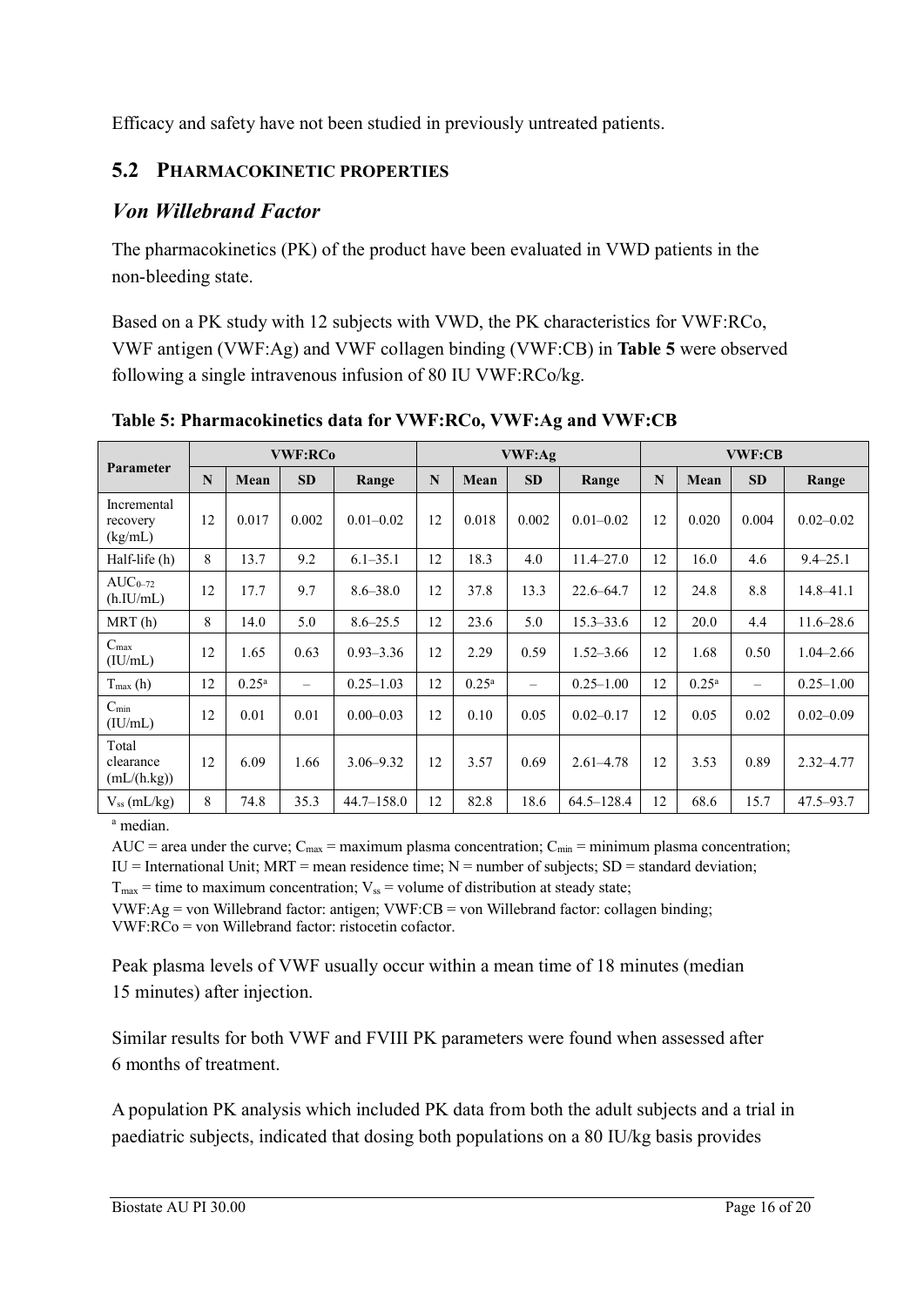similar concentrations for each of the VWF markers measured and found only body weight influences the PK of Biostate® which supports the dosing of Biostate® on an IU/kg basis.

### *Factor VIII*

The pharmacokinetics of the product have been evaluated in haemophilia A patients in the non-bleeding state.

Based on a PK study with 16 subjects with haemophilia A, the PK characteristics for FVIII:C in **Table 6** were observed following a single intravenous infusion of 50 IU/kg.

|                                | <b>FVIII:C</b> |       |           |                  |  |  |  |  |
|--------------------------------|----------------|-------|-----------|------------------|--|--|--|--|
| Parameter                      | N              | Mean  | <b>SD</b> | Range            |  |  |  |  |
| Incremental recovery $(kg/mL)$ | 16             | 0.021 | 0.006     | $0.011 - 0.032$  |  |  |  |  |
| Half-life (h)                  | 16             | 13.40 | 2.53      | $8.78 - 18.51$   |  |  |  |  |
| $AUC_{0-48}$ (h.IU/mL)         | 16             | 13.79 | 3.79      | $7.04 - 21.79$   |  |  |  |  |
| MRT(h)                         | 16             | 16.96 | 3.68      | 11.29-26.31      |  |  |  |  |
| $C_{\text{max}}$ (IU/mL)       | 16             | 1.07  | 0.28      | $0.57 - 1.57$    |  |  |  |  |
| $T_{\text{max}}$ (h)           | 16             | 0.81  | 0.94      | $0.42 - 4.03$    |  |  |  |  |
| $C_{\text{min}}$ (IU/mL)       | 16             | 0.060 | 0.028     | $0.021 - 0.111$  |  |  |  |  |
| Total clearance $(mL/h.kg)$    | 16             | 3.92  | 1.22      | $2.30 - 7.11$    |  |  |  |  |
| $V_{ss}$ (mL/kg)               | 16             | 65.33 | 20.65     | $35.07 - 113.06$ |  |  |  |  |

**Table 6: Pharmacokinetics data for FVIII:C**

AUC = area under the curve;  $C_{max}$  = maximum plasma concentration;  $C_{min}$  = minimum plasma concentration;  $IU = International Unit; MRT = mean residence time; N = number of subjects; SD = standard deviation;$  $T_{\text{max}}$  = time to maximum concentration;  $V_{\text{ss}}$  = volume of distribution at steady state;

 $FVIII:C = factor VIII: coagulation activity.$ 

Peak plasma levels of FVIII usually occur within a mean time of 49 minutes (median 30 minutes) after injection.

Similar PK results, including FVIII half-life, were found when PK parameters were assessed 6 months after the initial PK study. VWF PK parameters were not measured in the initial assessment or the repeat assessment after 6 months.

# *Paediatric population*

There were small differences in PK parameters, reduced exposure and increased clearance, observed between the paediatric age groups (<6 years and 6–12 years) in both VWD and haemophilia A studies. The differences when compared with inherent subject variability are not expected to be clinically important.

The PK data in paediatric subjects are comparable to those observed in adult subjects.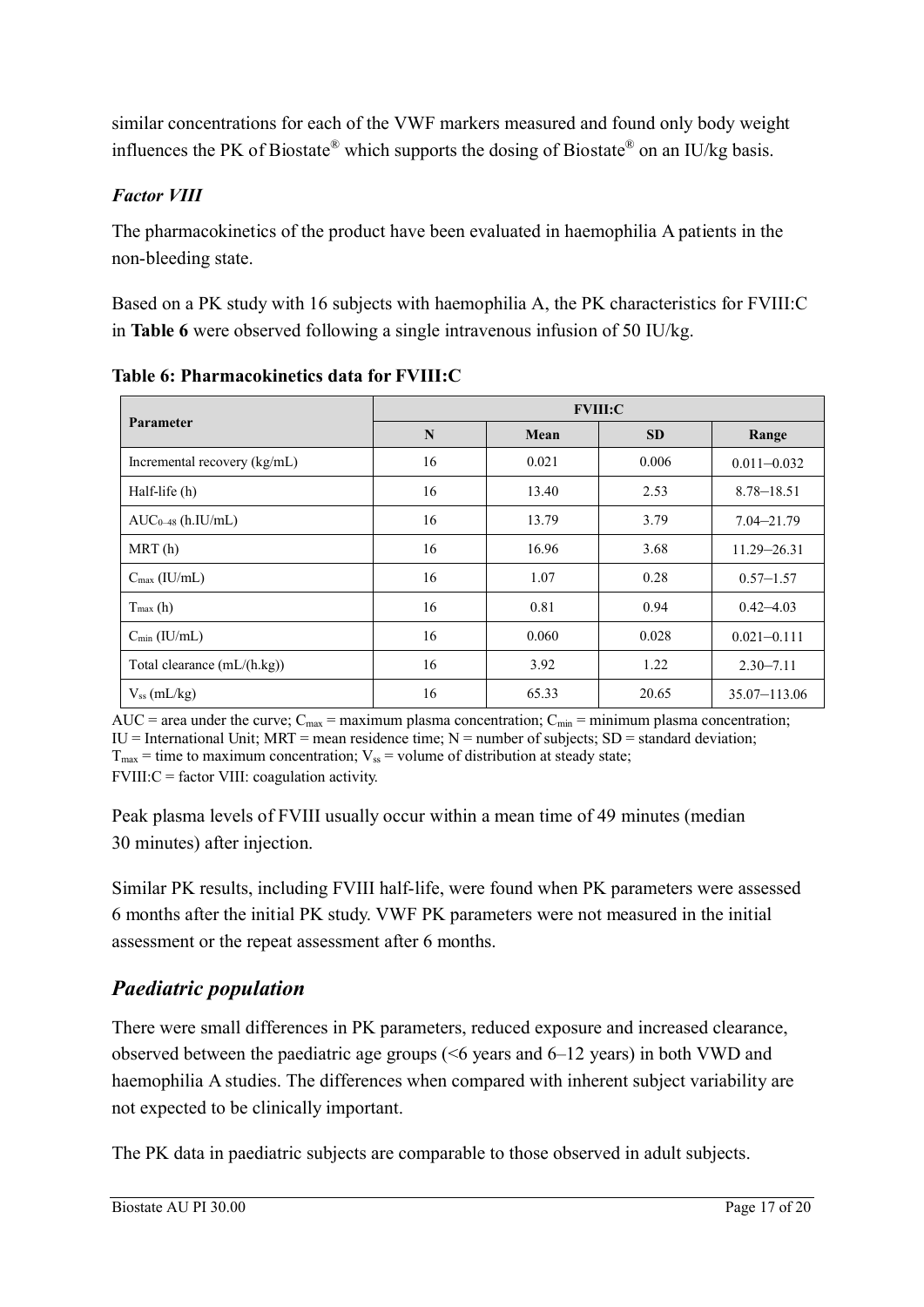### **5.3 PRECLINICAL SAFETY DATA**

### **Genotoxicity**

No genotoxicity studies have been conducted with Biostate®.

## **Carcinogenicity**

No carcinogenicity studies have been conducted with Biostate®.

# **6 PHARMACEUTICAL PARTICULARS**

#### **6.1 LIST OF EXCIPIENTS**

Human plasma proteins Albumin stabiliser Sucrose Sodium citrate dihydrate Sodium chloride Trometamol Calcium chloride dihydrate

### **6.2 INCOMPATIBILITIES**

Compatibility studies have not been conducted, therefore Biostate® must not be mixed with other medicinal products.

### **6.3 SHELF LIFE**

In Australia, information on the shelf life can be found on the public summary of the Australian Register of Therapeutic Goods (ARTG). The expiry date can be found on the carton packaging.

#### **Reconstituted product**

Whilst the physico-chemical stability of the active ingredients has been demonstrated for 8 hours following reconstitution at room temperature (below 25°C), Biostate® does not contain an antimicrobial preservative. Therefore, it is recommended that the reconstituted product should be used as soon as practicable.

#### **6.4 SPECIAL PRECAUTIONS FOR STORAGE**

Store at  $2^{\circ}$ C to  $8^{\circ}$ C (Refrigerate. Do not freeze). Biostate<sup>®</sup> can be stored below  $25^{\circ}$ C for a single period of 6 months. The product must not be returned to refrigeration after storage below 25°C. Protect from light. Do not use after the expiry date.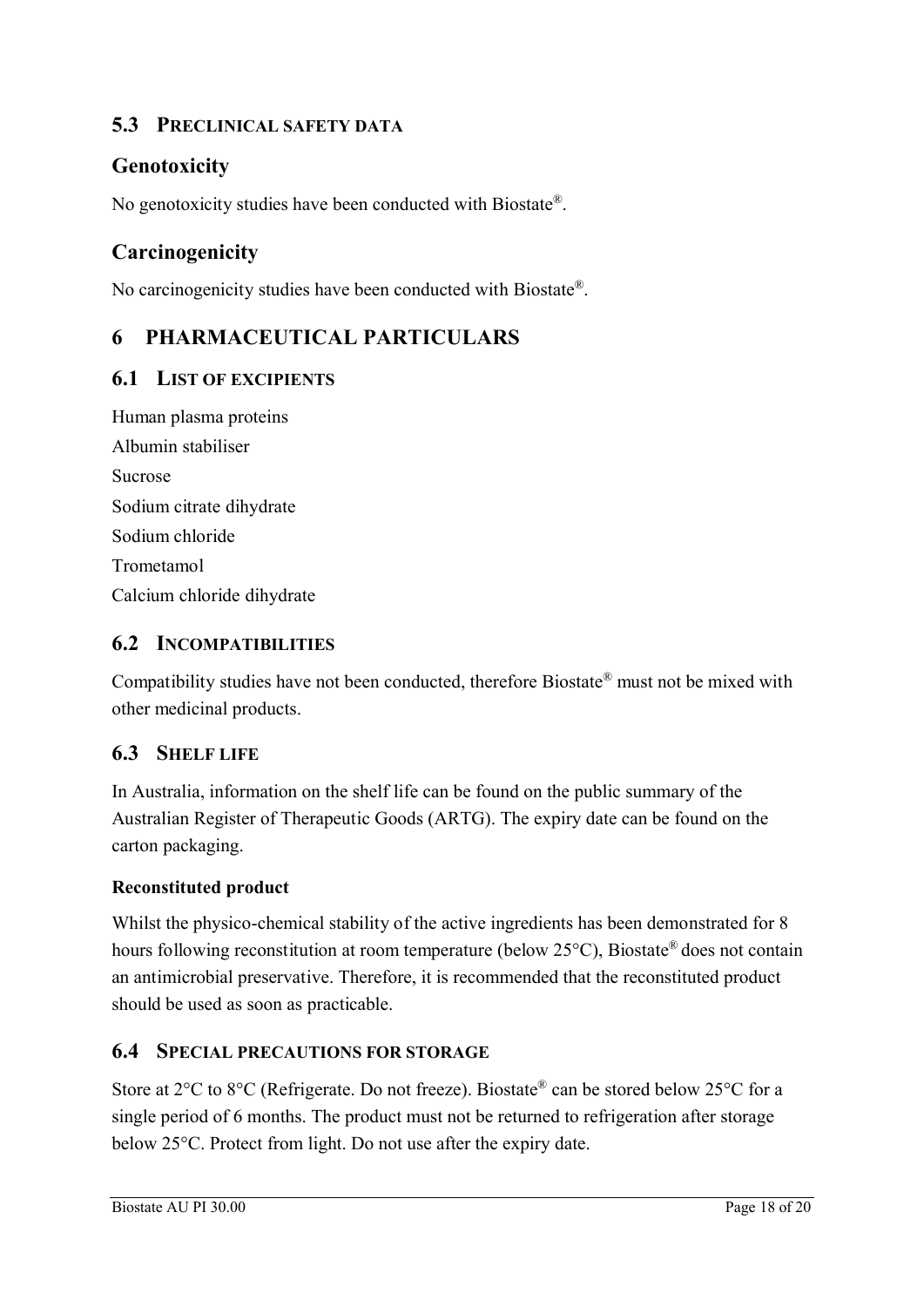### **6.5 NATURE AND CONTENTS OF CONTAINER**

Each presentation includes Biostate® powder for injection and WFI in clear glass vials with latex free rubber closures closed with an aluminium seal and a plastic flip-top cap.

Each presentation is supplied with a Mix2Vial<sup>™</sup> filter transfer set.

- 250 IU FVIII/600 IU VWF vial of Biostate® (50 IU FVIII/mL, 120 IU VWF/mL), 5 mL vial of Water for Injections
- 500 IU FVIII/1200 IU VWF vial of Biostate® (50 IU FVIII/mL, 120 IU VWF/mL), 10 mL vial of Water for Injections
- 500 IU FVIII/1200 IU VWF vial of Biostate® (100 IU FVIII/mL, 240 IU VWF/mL), 5 mL vial of Water for Injections
- $\bullet$  1000 IU FVIII/2400 IU VWF vial of Biostate® (100 IU FVIII/mL, 240 IU VWF/mL), 10 mL vial of Water for Injections.

Not all registered presentations may be supplied.

#### **6.6 SPECIAL PRECAUTIONS FOR DISPOSAL**

Any unused medicinal product or waste material should be disposed of in accordance with local requirements.

#### **6.7 PHYSICOCHEMICAL PROPERTIES**

CAS number: 9001-27-8

## **7 MEDICINE SCHEDULE (POISONS STANDARD)**

Unscheduled

## **8 SPONSOR**

CSL Behring (Australia) Pty Ltd ABN 48 160 734 761 189–209 Camp Road Broadmeadows VIC 3047 Australia

#### **For Medical/Technical Enquiries**

TOLL FREE: 1800 642 865